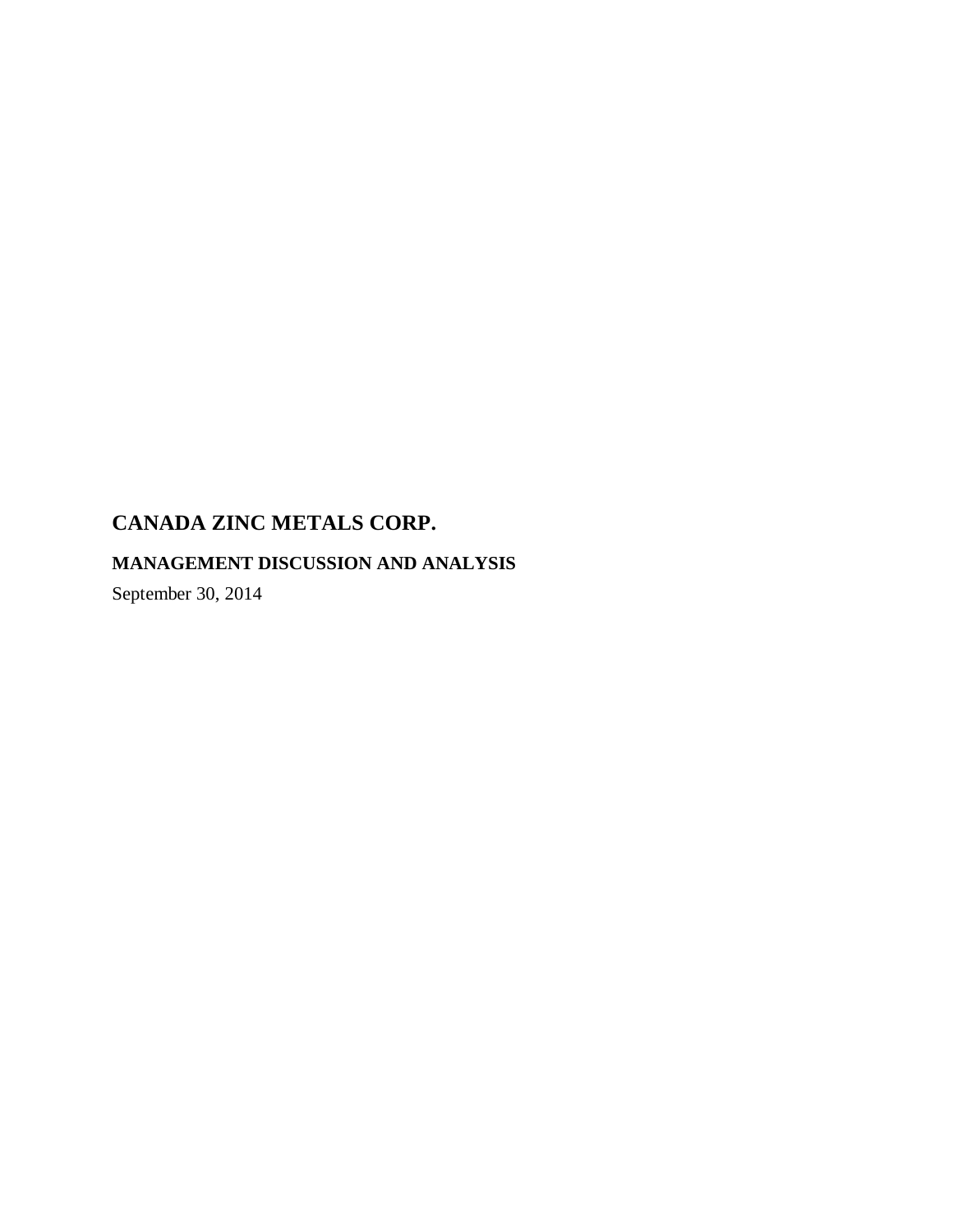Management Discussion and Analysis, page 1 September 30, 2014

### **1.1 Date**

This Management Discussion and Analysis ("MD&A") of Canada Zinc Metals Corp. ("Canada Zinc Metals" or the "Company") has been prepared by management as of November 27, 2014 and should be read in conjunction with the condensed consolidated interim financial statements and related notes thereto of the Company for the three months ended September 30, 2014 and 2013, and the consolidated audited financial statements and related notes thereto of the Company for the years ended June 30, 2014 and 2013, which were prepared in accordance with International Financial Reporting Standards ("IFRS") as issued by the International Accounting Standards Board ("IASB") and International Financial Reporting Interpretations Committee ("IFRIC").

The Company is presently a "Venture Issuer", as defined in NI 51-102.

This MD&A may contain "forward-looking statements" which reflect the Company's current expectations regarding the future results of operations, performance and achievements of the issuer, including potential business or mineral property acquisitions and negotiation and closing of future financings. The issuer has tried, wherever possible, to identify these forward-looking statements by, among other things, using words such as "anticipate," "believe," "estimate," "expect" and similar expressions.

These forward-looking statements include statements regarding the success of exploration activities, permitting time lines, the requirements of future capital, drill results and the estimation of mineral resources and reserves. These statements involve known and unknown risks, uncertainties and other factors including but not limited to changes in commodity prices and, particularly, zinc prices, access to skilled personnel, results of exploration and development activities, uninsured risks, regulatory changes, defects in title, availability of materials and equipment, timeliness of government approvals, actual performance of facilities, equipment and processes relative to specifications and expectations and unanticipated environmental impacts on operations that may cause actual results or events to differ materially from those anticipated in such forward-looking statements. The Company believes that the expectations reflected in those forward-looking statements are reasonable, but no assurance can be given that these expectations will prove to be correct and such forward-looking statements contained into this report should not be unduly relied upon. The statements reflect the current beliefs of the management of the Company, and are based on currently available information. Actual results and developments are likely to differ, and may differ materially, from those expressed or implied by the forward-looking statements contained in this report. Readers should not place undue reliance on forward-looking statements as the plans, intentions or expectations upon which they are based might not occur.

### **1.2 Overall Performance**

The Company was incorporated under the laws of the Province of British Columbia on February 10, 1988. The Company operates in one business segment, that being the exploration and development of mineral properties in Canada. As at the date hereof, the Company has mining interests in properties located in British Columbia.

Significant events and operating highlights for the three months ended September 30, 2014 and up to the date of these MD&A :

- During the 2014 exploration season, the Company completed eight HQ diamond drill holes on the Cardiac Creek deposit, totaling 2,855 metres. The drilling focused on targets along the up-dip, northwest and southeast areas of the deposit with the objective of expanding the boundary of the internal high grade core as well as expanding the overall perimeter of the deposit. A total of 715 sawn core samples, including industry standard QA/QC samples were taken and sent for lab analysis. Detailed analysis is included in 2014 Diamond Drilling Program section below.
- In September 2014, the Company completed a flow-through private placement of 1,955,090 common shares at a price of \$0.55 per share for gross proceeds of \$1,075,300.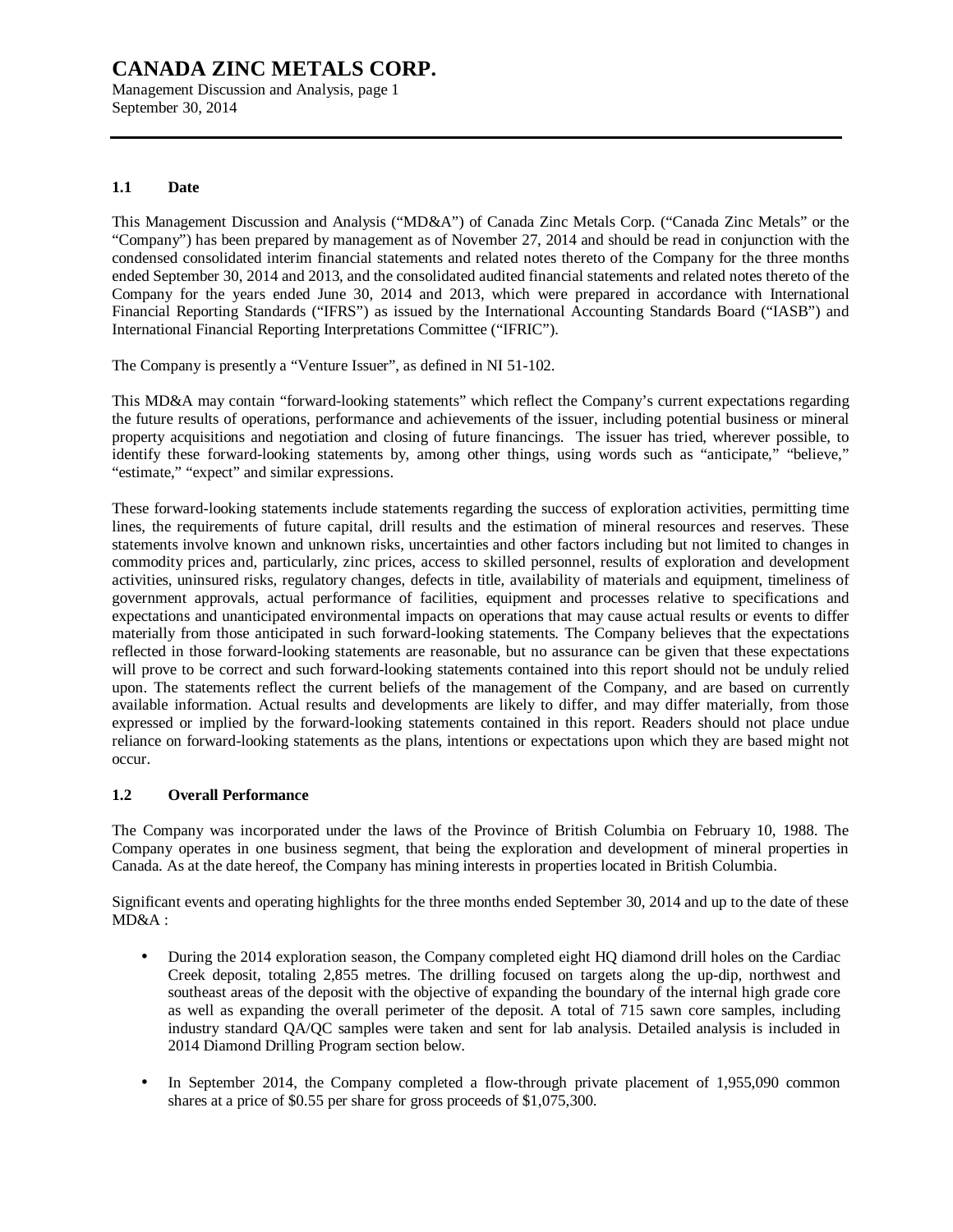### **CANADA ZINC METALS CORP.**  Management Discussion and Analysis, page 2

September 30, 2014

- In October 2014, the Company completed a private placement of 988,220 flow-through shares at a price of \$0.55 per flow-through share for gross proceeds of \$543,521, and 580,750 non flow-through units at a price of \$0.50 per unit for gross proceeds of \$290,375.
- In November 2014, the Company commenced a large-scale airborne gravity gradiometry geophysical survey, which will consist of the acquisition and subsequent analysis of airborne gravity data over two large property blocks, one covering the Akie property and one covering the Mt. Alcock and Yuen North properties.
- Teck Resources Limited ("Teck") has commenced a similar airborne gravity gradiometry survey over the Company's 100% owned Pie, Cirque East and Yuen contiguous block of properties pursuant to the option agreement (the "Agreement') dated September 6, 2013.

### **AKIE PROPERTY, KECHIKA TROUGH DISTRICT, BC (zinc, lead, silver)**

The Company holds a 100% interest in the Akie Property, which is located approximately 260 kilometers northnorthwest of the town of Mackenzie in northeastern British Columbia.

The Akie zinc-lead-silver property is situated within the Kechika Trough, the southernmost extension of the regionally extensive Paleozoic Selwyn Basin, one of the most prolific sedimentary basins in the world for the occurrence of sedimentary exhalative (SEDEX ) zinc-lead-silver deposits and stratiform barite deposits.

Drilling on the Akie property by Inmet Mining Corporation during the period 1994 to 1996 and by Canada Zinc Metals since 2005 has identified a significant deposit of SEDEX-style zinc-lead-silver mineralization named the Cardiac Creek deposit. The deposit is hosted by variably siliceous, fine grained clastic rocks of the middle to late Devonian Gunsteel Formation, the same host formation for other known deposits in the district, including Teck Resources/Korea Zinc's jointly-owned Cirque deposit, located about 20 kilometres to the northwest.

In the spring of 2012, the Company re-engaged Rob Sim, P. Geo., to evaluate, calculate and produce an updated 43- 101 compliant resource for the Cardiac Creek deposit. Robert Sim is an independent consultant and served as the Qualified Person responsible for the preparation of the 2012 NI 43-101 Technical Report on the Akie Project and is responsible for the 2008 and 2012 mineral resource estimates for the Cardiac Creek deposit.

The technical report, entitled "NI 43-101 Technical Report Akie Zinc-Lead-Silver Project, British Columbia, Canada" and dated March 14, 2012, can be found on SEDAR ([www.sedar.com\).](http://www.sedar.com)) The report updated the work done by the Company since May of 2008, the date of the previous 43-101 compliant resource calculation. The new resource builds on surface diamond drilling completed by the Company during the period mid-2008 to the end of 2011 and establishes the Cardiac Creek deposit as one of the premier undeveloped zinc-rich base metal projects in the world.

The Company has outlined a NI 43-101 compliant mineral resource including an indicated resource of 12.7 million tonnes grading 8.4% zinc, 1.7% lead and 13.7 g/t silver (at a 5% zinc cut-off grade) and an inferred resource of 16.3 million tonnes grading 7.4% zinc, 1.3% lead and 11.6 g/t silver (at a 5% zinc cut-off grade). Using this estimate, the deposit contains 2.4 billion pounds of zinc, 472 million pounds of lead and 5.6 million ounces of silver in the indicated category, and 2.6 billion pounds of zinc, 482 million pounds of lead and 6.1 million ounces of silver in the inferred category (at 5% zinc cut-off).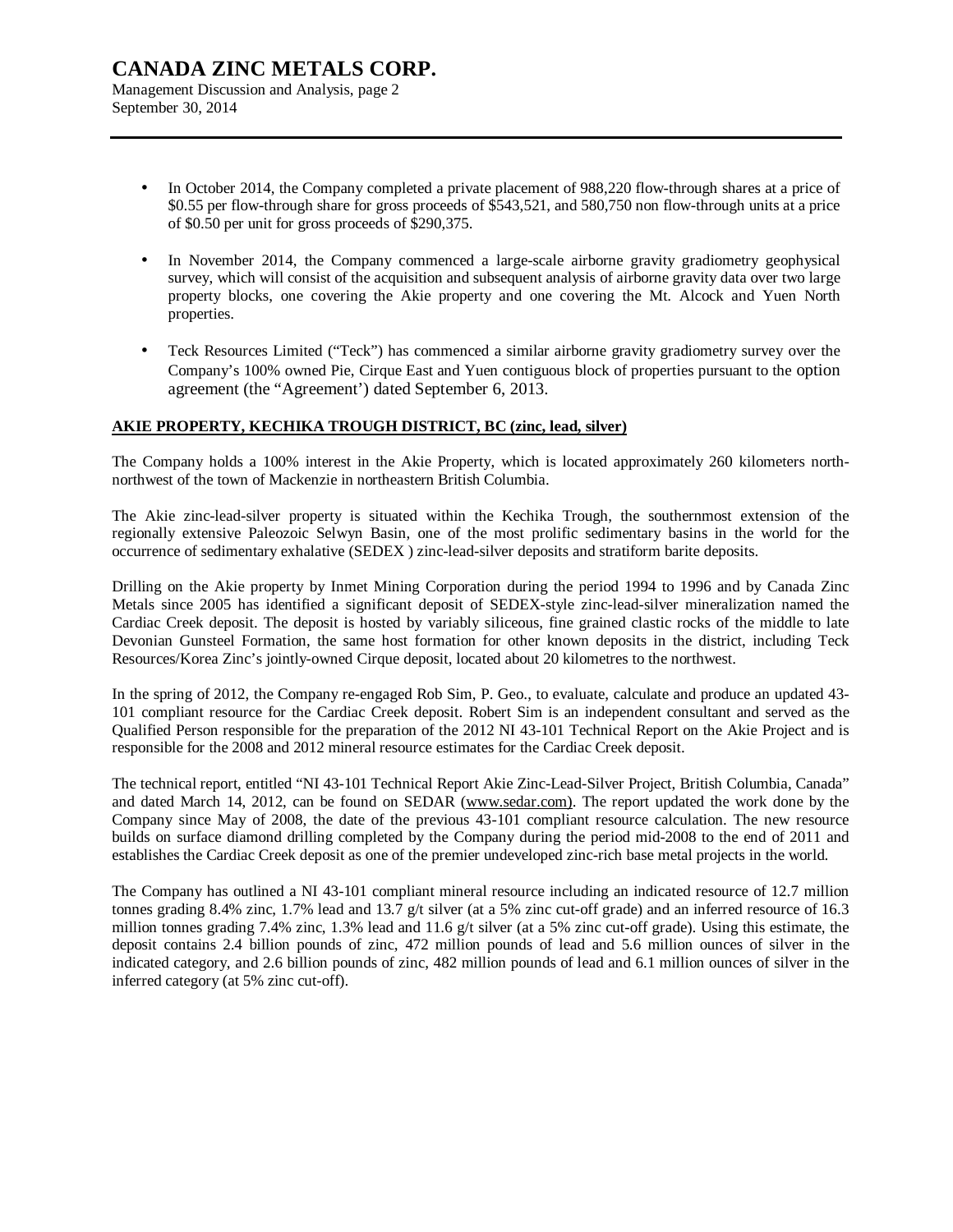Management Discussion and Analysis, page 3 September 30, 2014

| <b>Cut-off Grade</b><br>$(Zn\% )$ | ktonnes | $\text{Zn}$ $\left(\frac{9}{6}\right)$ | Pb $(\%)$ | Ag (gpt) | Combined $Zn +$<br>Pb $(\%)$ |
|-----------------------------------|---------|----------------------------------------|-----------|----------|------------------------------|
| <b>Indicated</b>                  |         |                                        |           |          |                              |
| 2                                 | 20,088  | 6.59                                   | 1.31      | 11.2     | 7.90                         |
| 3                                 | 17,683  | 7.15                                   | 1.43      | 12.0     | 8.58                         |
| $\overline{4}$                    | 15,195  | 7.75                                   | 1.56      | 12.8     | 9.31                         |
| 5                                 | 12,731  | 8.38                                   | 1.68      | 13.7     | 10.06                        |
| 6                                 | 10,342  | 9.05                                   | 1.81      | 14.6     | 10.86                        |
| 7                                 | 7,798   | 9.89                                   | 1.98      | 15.6     | 11.87                        |
| <b>Inferred</b>                   |         |                                        |           |          |                              |
| 2                                 | 48,102  | 4.62                                   | 0.83      | 8.1      | 5.63                         |
| 3                                 | 33,016  | 5.61                                   | 1.02      | 9.4      | 6.63                         |
| $\overline{4}$                    | 23,278  | 6.50                                   | 1.19      | 10.5     | 7.69                         |
| 5                                 | 16,287  | 7.38                                   | 1.34      | 11.6     | 8.72                         |
| 6                                 | 11,026  | 8.28                                   | 1.50      | 12.5     | 9.78                         |
| 7                                 | 7,092   | 9.29                                   | 1.67      | 13.7     | 10.96                        |

#### **Cardiac Creek Deposit: Mineral Resource Summary**

(1) "Base case" cut-off grade of 5% Zn highlighted in table

(2) Mineral resources are not mineral reserves as the economic viability has not been demonstrated.

The deposit remains open at depth and along strike. Further delineation and exploration drilling is being considered using both surface drilling and planned underground drilling stations located in the footwall of the deposit on the 950 metre elevation. All permitting and engineering designs are complete and in-hand in order to commence the underground drill program.

### **2014 Diamond Drilling Program**

The Company completed 8 HQ diamond drill holes on the Cardiac Creek deposit, totaling 2,855 metres. The drilling focused on targets along the up-dip, northwest and southeast areas of the deposit with the objective of expanding the boundary of the internal high grade core as well as expanding the overall perimeter of the deposit. A total of 715 sawn core samples, including industry standard QA/QC samples, were taken and submitted to Acme Labs in Vancouver BC, an ISO 9001 and 17025 certified assay and geochemical analytical lab. No systematic issues were identified during the QA/QC process, and as part of its QA/QC program, the Company has approximately 10% of the programs samples to an independent laboratory (ALS Minerals in Vancouver) for routine confirmation purposes. Those results have been received and a preliminary assessment to-date suggests the results are consistently comparable and show no significant variation with the Acme results.

Highlights from the 2014 drilling program are tabulated below.

| Hole-ID    | From (m) | To(m)  | True Width $(m)^*$ | $\mathbf{Zn}$ (%) | Pb(%) | Ag (g/t) | $\mathbf{Zn+Pb}$ (%) |
|------------|----------|--------|--------------------|-------------------|-------|----------|----------------------|
| $A-14-111$ | 305.44   | 351.41 | 34.75              | 4.80              | 0.78  | 9.80     | 5.58                 |
| including  | 317.00   | 340.16 | 17.51              | 7.39              | 1.15  | 10.91    | 8.54                 |
| including  | 317.85   | 330.34 | 9.44               | 8.93              | 1.25  | 10.54    | 10.18                |
| including  | 319.90   | 329.07 | 6.93               | 9.11              | 1.23  | 10.93    | 10.34                |
| $A-14-112$ | 337.15   | 356.30 | 13.70              | 4.57              | 0.70  | 6.87     | 5.27                 |
| including  | 343.00   | 356.30 | 9.52               | 5.71              | 0.88  | 7.86     | 6.59                 |
| including  | 345.30   | 356.30 | 7.87               | 5.97              | 0.94  | 8.02     | 6.91                 |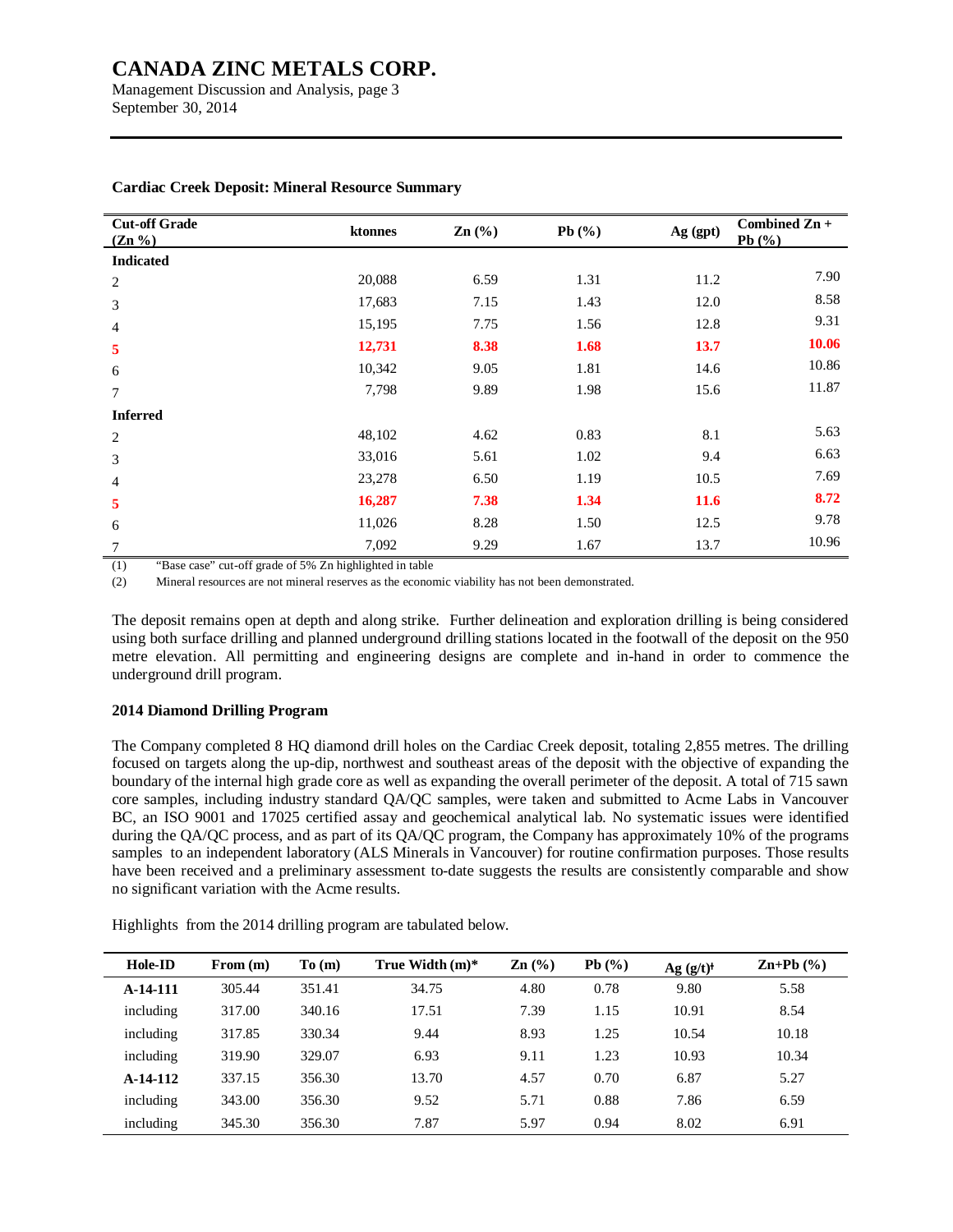Management Discussion and Analysis, page 4 September 30, 2014

| Hole-ID   | From (m) | To(m)  | True Width $(m)^*$ | $\text{Zn}$ $\left(\frac{9}{6}\right)$ | Pb $(\%)$ | $Ag (g/t)^{\dagger}$ | $\mathbf{Zn+Pb}$ (%) |
|-----------|----------|--------|--------------------|----------------------------------------|-----------|----------------------|----------------------|
| including | 349.00   | 356.30 | 5.23               | 6.28                                   | 0.89      | 8.23                 | 7.17                 |
| A-14-115  | 173.69   | 203.56 | 20.87              | 5.09                                   | 0.92      | 7.31                 | 6.02                 |
| including | 176.70   | 184.90 | 5.72               | 6.04                                   | 1.26      | 8.18                 | 7.30                 |
| including | 191.54   | 203.56 | 8.42               | 7.43                                   | 1.19      | 10.72                | 8.62                 |
| including | 196.45   | 201.05 | 3.22               | 10.16                                  | 1.69      | 13.97                | 11.85                |
| A-14-117  | 346.00   | 367.80 | 15.38              | 3.35                                   | 0.58      | 5.33                 | 3.93                 |
| including | 355.00   | 367.80 | 9.03               | 3.92                                   | 0.71      | 6.15                 | 4.63                 |
| including | 361.38   | 369.49 | 5.72               | 5.45                                   | 0.94      | 8.49                 | 6.39                 |
| including | 362.25   | 367.80 | 3.92               | 6.21                                   | 1.11      | 9.49                 | 7.32                 |

(\*) True widths are calculated on the basis that the deposit has an overall average dip of 70° to the southwest from the horizontal

(Ɨ) Values below the detection limit have been given a value of half the detection limit for the purposes of weighted averages

Drill hole **A-14-111** targeted the up-dip edge of the internal high grade core of the deposit with a pierce point located along strike of holes A-07-49 and A-08-54 and up-dip of hole A-10-73B, with an average separation of approximately 75 metres. The hole intersected a well-developed proximal facies zone of thickly bedded, laminated pyrite and nodular barite mineralisation overlying the Cardiac Creek Zone. The Cardiac Creek zone, intersected from 305.44 to 351.41 metres, is characterized by thickly bedded pyrite, sphalerite and galena-rich sulphide mineralisation interbedded with siliceous black shale of the Gunsteel Formation. Higher grade sections of the zone are marked by an increasing concentration of silver grey sphalerite and galena within pyritic-rich sulphide beds and a transition from well-defined bedding planes to a more mottled appearance. The zone is underlain by a 4.11 metre thick interval of the Paul River Formation debris flow. The hole was terminated in footwall rocks at a downhole depth of 374.6 metres.

The hole returned 5.58% combined Zn+Pb and 9.80 g/t Ag over an extensive true width of 34.75 metres, from a downhole depth of 305.44 to 351.41 metres. Included within this significant envelope of mineralisation which represents the Cardiac Creek zone are intervals of high grade zinc, lead and silver mineralisation that are outlined in the table above. This includes 9.44 metres (true width) of combined 10.18% Zn+Pb and 10.54 g/t Ag, from a downhole depth of 317.85 to 330.34 metres. A total of 11 individual samples with an aggregate thickness of 7.40 metres exceeded 10% zinc (ranging from 10.5% zinc to 18.1% zinc) illustrating the high grade nature in the core of the deposit at this elevation.

Drill hole **A-14-112** targeted the northwest up-dip edge of the deposit with a pierce point located approximately 120 metres along strike from the excellent results obtained from A-13-106. A-13-106 returned an interval grading 7.53% combined Zn+Pb and 10.70 g/t Ag over 10.56 metres that included a high grade core grading 10.53% combined Zn+Pb and 13.69g/t Ag over 6.63 metres (please refer to company new release November 25, 2013).

Hole A-14-112 hole encountered weakly developed intervals of distal facies mineralisation in the hanging wall to the Cardiac Creek Zone from 279.43 to 337.15 metres. An immediate transition into the Cardiac Creek Zone facies occurred at 337.15 metres which continued to a depth of 358.62 metres. The Cardiac Creek Zone consisted of thickly bedded pyrite, sphalerite and galena-rich sulphide beds interbedded with black siliceous Gunsteel Formation shale. A thin interval of Paul River Formation debris flow underlies the deposit from 358.62 to 362.39 metres and the hole ended in Road River Group Silurian siltstone at a final downhole depth of 397.46 metres.

A-14-112 returned 5.27% Zn+Pb and 6.87 g/t Ag over a true width of 13.70 metres, from a downhole depth of 337.15 to 356.30 metres. This envelope of mineralisation contains several intervals of higher grade zinc, lead and silver mineralisation, including 6.91% combined Zn+Pb and 8.02 g/t Ag over a true width of 7.87 metres from a downhole depth of 345.30 to 356.30 metres. These intervals are outlined in the table above. A total of 9 samples returned zinc values in excess of 5% representing an aggregate length of 5.63 metres, including 3 samples greater than 10% zinc. These assays demonstrate the consistency of grade in an under-explored area of the deposit.

Drill hole **A-14-113** tested the up-dip of potential of the deposit along its northwestern edge approximately 75 metres up-dip from A-14-112. A well-developed zone of proximal facies mineralisation was intersected from 310.31 to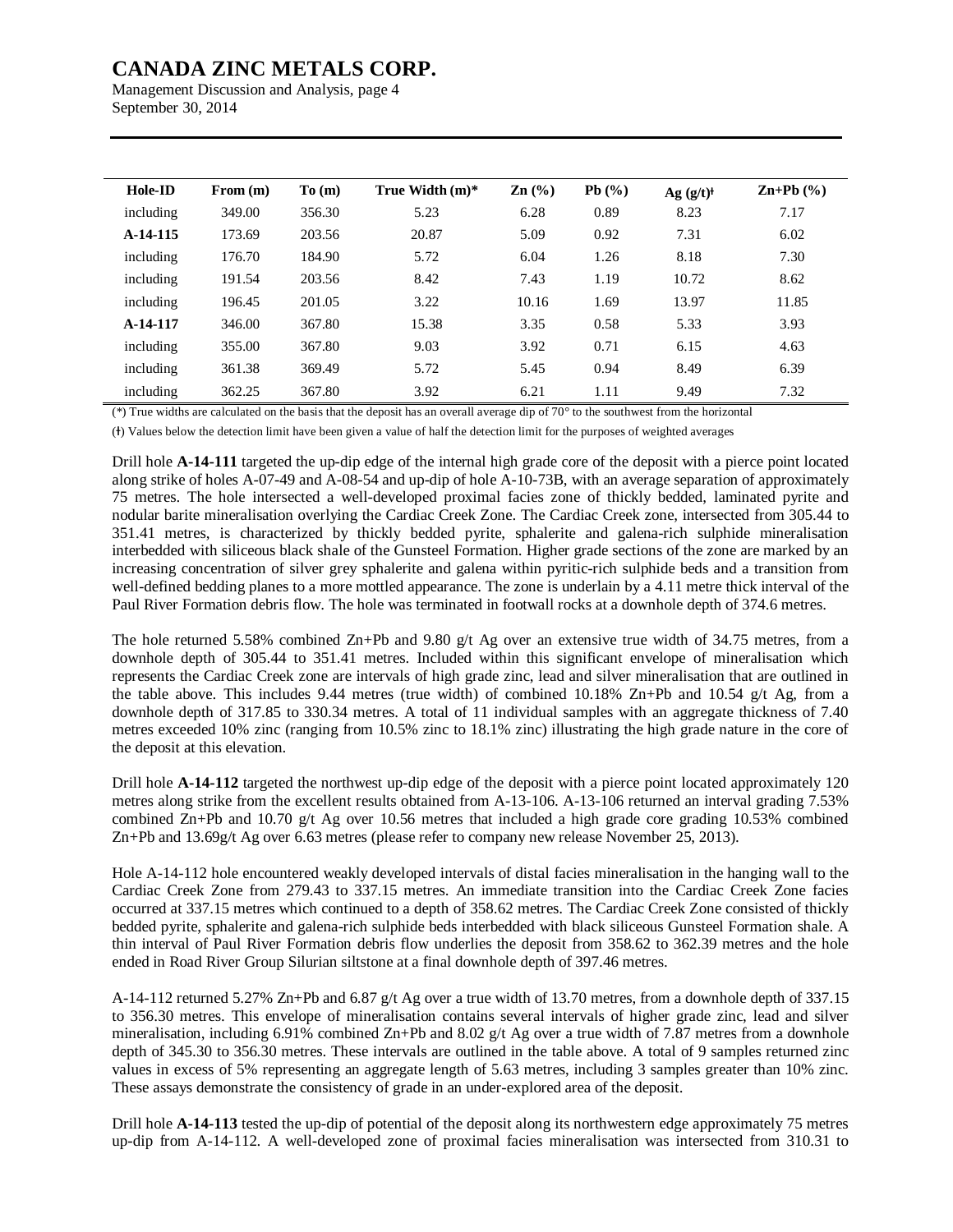Management Discussion and Analysis, page 5 September 30, 2014

316.62 metres, consisting of thickly bedded pyrite and nodular barite. The Cardiac Creek zone normally occurring at the base of the proximal facies, appears to have been intensely disrupted by a localized and late-stage disruptive quartz veining event. The intense quartz veining was not seen in any of the neighboring holes and is assumed to be limited in extent. The proximal facies zone returned nominal results.

Drill hole **A-14-114** tested the potential of the deposit up-dip of holes A-08-56 and A-08-57 with a pierce point at an approximate 60 metre separation; and is located less than 100 meters to surface. The high-grade hole A-08-57 returned a large envelope of mineralisation grading 9.29% combined Zn+Pb and 10.71g/t Ag over 23.14 metres (true width) which included a high grade core of 14.76% Zn+Pb and 14.45g/t Ag over 9.04 metres (true width). No proximal facies mineralisation was encountered, however, the Cardiac Creek Zone was intersected from 121.77 to 128.38 metres returning 4.81% Zn+Pb and 5.43g/t Ag over 2.84 metres (true width) that is host to two distinct but thin intervals of high grade mineralisation.

Drill hole **A-14-115** targeted the up-dip and southeast edge of the internal high grade core of the deposit with a pierce point located up-dip from hole A-11-98 and along strike of the A-94-07, with an approximate separation of 85 metres. The Cardiac Creek Zone was intersected from 173.69 to 210.24 metres with two well-defined zones of mineralisation present; an upper zone from 173.69 to 184.90 metres and a lower zone from 191.54 to 210.24 metres. The mineralisation is characterized by thickly bedded pyrite, sphalerite and galena-rich sulphide mineralisation interbedded with siliceous black shale of the Gunsteel Formation.

The upper zone is represented by well-bedded sulphide mineralization comprised of predominantly sphalerite and galena and barite becoming more mottled downhole. High grade sulphide beds contain irregularly shaped, internally laminated fragments, often at angles to the main bedding orientation. The lower zone is marked by an increasing concentration of silver-grey sphalerite and galena with the sulphide beds becoming mottled in appearance and lacking defined bedding features. The zone is underlain by a 4.38 metre interval of Gunsteel Formation shale followed by a thin interval of debris flow of the Paul River Formation. The hole was terminated in footwall rocks at a downhole depth of 240.79 metres.

The hole returned 6.02% combined Zn+Pb and 7.31 g/t Ag over an extensive true width of 20.87 metres, from a downhole depth of 173.69 to 203.56 metres. Included within this significant envelope of mineralisation which represents the Cardiac Creek zone, are intervals of high grade zinc, lead and silver mineralisation that are outlined in the table above. This includes 5.72 metres (true width) of combined 7.30% Zn+Pb and 8.18 g/t Ag, from 176.70 to 184.90 metres and 8.42 metres (true width) of combined 8.62% Zn+Pb and 10.72g/t Ag from 191.54 to 203.56 metres. A total of 7 individual samples with an aggregate true thickness of 3.48 metres exceeded 10% zinc (ranging from 10.8% zinc to 17.6% zinc) illustrating the high grade nature in the core of the deposit at this elevation.

Drill hole **A-14-116** targeted the southeast edge of the high grade core of the deposit in an area directly below Cardiac Creek which hosts the discovery showing. The pierce point is located along strike from hole A-13-105 and up-dip of hole A-11-93, with an average separation of approximately 85 metres. A-11-93 returned a high grade interval of 10.62% combined Zn+Pb and 11.82g/t Ag over a true width of 10.31 metres. The hole encountered a well-developed zone of proximal facies mineralisation from 342.76 to 401.17 metres consisting of thickly-bedded pyrite and minor nodular barite interbedded with siliceous black Gunsteel Formation shale. The proximal facies transitioned into the Cardiac Creek Zone at 401.17 metres which continued to a depth of 444.06 metres. The sulphides consist primarily of pyrite beds at the top of the zone grading to sphalerite and galena-enriched sulphide beds towards the base of the zone. The mineralisation is interbedded with siliceous black shale and minor chert of the Gunsteel Formation. A sequence of nodular to laminar and massive barite underlies the zone from 445.71 to 456.99 metres interbedded with minor amounts of debris flow of the Paul River Formation. A thin interval of limestone is present under the barite and the hole was completed to a depth of 476.40 metres in siltstone of the Road River Group.

A-14-116 returned 3.11% Zn+Pb and 5.08 g/t Ag over a true width of 21.22 metres, from a downhole depth of 406.17 to 442.35 metres. This envelope of mineralisation contains two internal intervals of higher grade mineralisation. This includes 3.49% Zn+Pb and 6.20 g/t Ag over 6.19 metres (true width) from 407.25 to 417.30 metres and 3.58% Zn+Pb and 4.98g/t Ag over 10.98 metres (true width) from 422.80 to 440.65 metres. A total of 8 individual samples with an aggregate true thickness of 3.97 metres exceeded 5% zinc (ranging from 5.2% zinc to 16.2% zinc) demonstrating the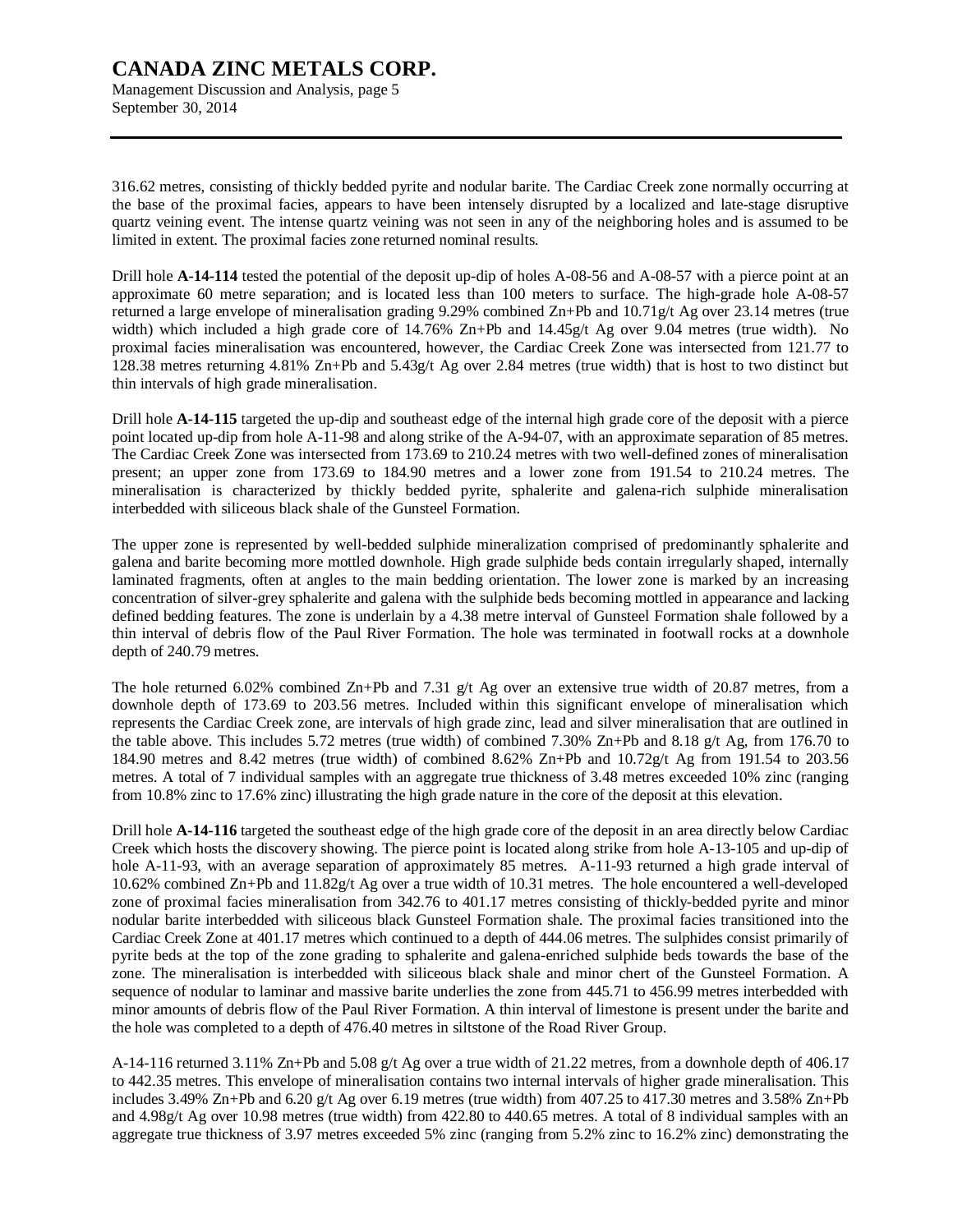Management Discussion and Analysis, page 6 September 30, 2014

consistency of grade towards the southwest limits of the deposit.

Drill hole **A-14-117** targeted the up-dip and southeast edge of the internal high grade core of the deposit with a pierce point located approximately 85 metres up-dip from hole A-14-116 and along strike of the high grade hole A-11-96, which returned 10.01% combined  $\text{Zn} + \text{Pb}$  and 12.43 g/t Ag over 5.3 metres (true width). An extensive package of mineralisation representing the Cardiac Creek Zone was intersected from 327.83 to 369.49 metres with 4 distinct intervals of sulphide mineralisation interbedded with minor shale and chert. The mineralised intervals consist of thickly bedded sulphides comprised of laminated pyrite, sphalerite with minor barite and galena. Towards the base of the zone the bedding becomes poorly defined and the sulphides become more mottled in appearance, a general indication of higher grade material. The zone is underlain by a thin pyritic sulphide bed and debris flow and limestone of the Paul River Formation. The hole was completed at a depth of 387.10 metres in calcareous siltstone of the Road River Group.

The hole returned 3.93% combined Zn+Pb and 5.33 g/t Ag over a true width of 15.38 metres, from a downhole depth of 346.00 to 367.80 metres. Included within this extensive envelope of mineralisation are intervals of higher grade zinc, lead and silver mineralisation that are outlined in the table above. This includes 9.03 metres (true width) of combined 4.63% Zn+Pb and 6.15 g/t Ag, from 355.00 to 367.80 metres and 5.72 metres (true width) of combined 6.39% Zn+Pb and 8.49 g/t Ag from 361.38 to 369.49 metres. A total of 7 individual samples with an aggregate true thickness of 3.98 metres exceeded 5% zinc (ranging from 5.55% Zn to 9.27% Zn) illustrating the high grade nature in the core of the deposit at this elevation.

Drill hole **A-14-120** targeted the northwest edge of the deposit following up on the mineralisation intersected in hole A-14-112 (which returned 6.91% Zn+Pb and 8.02 g/t Ag over a true width of 7.87 metres as reported August 20, 2014), with a pierce point located approximately 100 metres down-dip. The proximal facies was intersected from 406.05 to 421.32 metres and was underlain by the Cardiac Creek Zone from 421.32 to 428.75 metres. The mineralisation is represented by thickly bedded pyrite with minor nodular barite in the proximal facies grading to pyrite with bands of grey sphalerite and minor galena within the Cardiac Creek Zone. Intense localized quartzcarbonate veining is present along the upper and lower contacts of the mineralisation suggesting that the bulk of the Cardiac Creek Zone has been displaced. Nearby down-dip drill holes A-07-46 and A-10-74 do not display this veining indicating that there does not appear to be any disruption to the Cardiac Creek Zone at depth. The zone is underlain by mineralisation representative of the distal facies and the debris flow of the Paul River Formation. The hole was completed to a depth of 461.47 metres in calcareous siltstone of the Road River Group. The best intercept from the zone returned 4.59% combined Zn+Pb and 6.90 g/t Ag over a true width of 1.27 metres from a wider mineralised interval of 12.98 metres (true width) of combined 1.59% Zn+Pb and 3.22  $g/t$  Ag.

The 2014 drilling program has provided valuable information across several select areas of the deposit including the high grade core, and the up-dip, northwest and southeast edges of the deposit. The extensive width of mineralisation intersected in drill holes A-14-116 and A-14-117 speaks to the consistency of the deposit along its southeastern edge while the results from hole 120 have pushed the known limits of the deposit to over 1,400 metres in strike length.

### *Akie Underground Development*

In August 2011, the Company received an underground drill permit from the BC government for the Akie project which will facilitate advanced exploration of the Cardiac Creek deposit. Underground drilling is essentially unaffected by weather and will allow year-round operation. Planned development will initially be confined in the footwall of the deposit. Additional development would allow for a bulk ore sample to be taken providing data for pilot plant test work and marketability studies.

The underground drill permit is valid for a period of three years and is the main provincial permit required to build the surface and underground infrastructure required for a comprehensive diamond drill definition program on the Cardiac Creek deposit. The permit was originally issued with a duration date to December 2014 but by application in 2013 the Company has extended the duration date to December 2017.

The planned program is comprised of a first phase of 1,600 metres of underground development followed by 16,000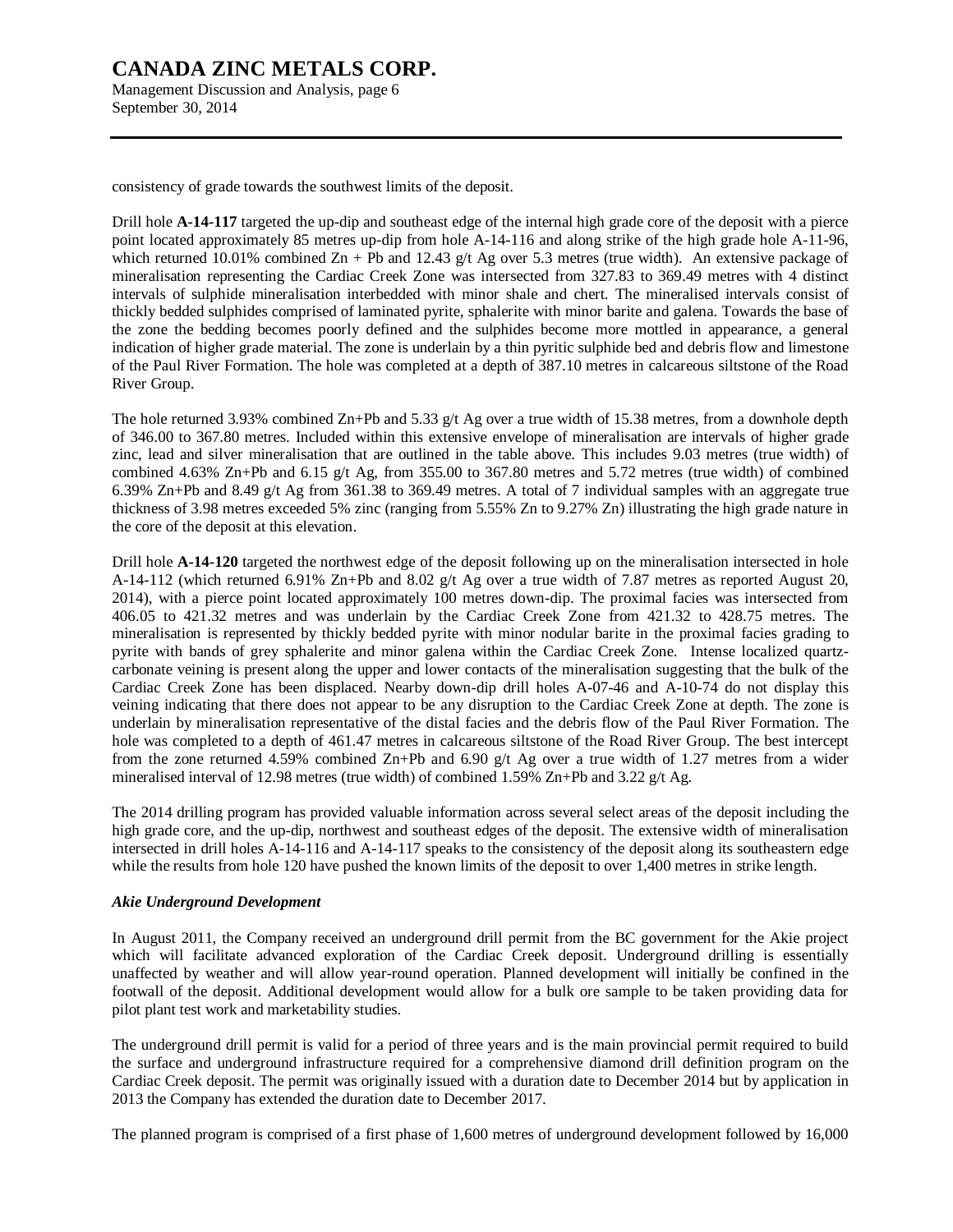### **CANADA ZINC METALS CORP.**  Management Discussion and Analysis, page 7

September 30, 2014

metres of underground diamond drilling, designed to upgrade the current 43-101 compliant resource to the measured and indicated category. Drill core from underground will be used in a systematic metallurgical sampling program intended to ensure metallurgical sampling across the full spectrum of the deposit. Underground development will also provide important engineering and geotechnical data for a second phase of exploration drilling and bulk sampling, and for future mine design.

The 2011 surface construction program included stripping of the planned underground portal site, preparation of the portal pad, construction of the waste rock dump site, and upgrade of the existing lower access road. The Company anticipates resuming surface work construction with an aim to collaring the underground portal. The Company continues to examine tender bids and costs associated with the planned underground exploration program. Engineering and environmental studies will continue as required to maintain permits in good standing.

### **KECHIKA REGIONAL PROJECT**

In addition to the Akie property, the Company has 100% ownership of a large contiguous group of mineral claims that aggregate to a total of 10 properties that cover 68,000 hectares. The mineral claims stretch a distance of 140 km from the Pie property on the north boundary of the Akie property to the Thro property, near the northern reaches of the Gataga River. The properties cover the extent of the prospective Gunsteel Formation shale which is the known host of SEDEX mineralization in the Kechika Trough.

The southernmost project boundary is located approximately 260 kilometers north-northwest of the town of Mackenzie. The Kechika project includes several properties with significant historical drill intercepts, including the Mt. Alcock property which has yielded a drill intercept of 8.8 metres grading 9.3% Zn+Pb, numerous zinc-lead-barite occurrences, and several regional base metal anomalies. Historical drilling on the Bear-Spa property returned several drill intercepts of  $>10$  metres grading 2.53 to 2.96% combined Zn+Pb and up to 20.6 g/t Ag. There has been no modern follow-up exploration on many of these properties.

On May 15th, 2012 the Company announced it had received a NI 43-101 compliant Technical Report entitled "NI 43- 101 Technical Report on the Pie Property", dated May 4, 2012 and authored by Tanya Strate, P.Geol., an independent qualified person for the purposes of NI 43-101. The Technical Report highlights the SEDEX Zn-Pb-Ag prospectivity of the property, documents the results of field work completed on the property in 2011, and makes recommendations for further work, including drill testing of several Zn-Pb-Ag mineralization targets. The technical report can be found on SEDAR [\(www.sedar.com\).](http://www.sedar.com))

On June 15th, 2012 the Company took receipt of a NI 43-101 compliant technical report entitled "NI 43-101 Technical Report on the Mt Alcock Property" dated May 31, 2012 and authored by Tanya Strate, P.Geol., an independent qualified person for the purposes of NI 43-101. Please refer to SEDAR [\(www.sedar.com\)](http://www.sedar.com)) to review the report. The Technical Report highlights the history of previous exploration on the property since the 1970's and identifies the prospectivity to host SEDEX Zn-Pb-Ag mineralization. The report documents the results of assessment work completed on the property in 2011, and makes recommendations for further work, including drill testing of the Main barite zone previously drill tested in 1989 and 1990. The property hosts several large soil geochemical anomalies that have never been drill tested and other Zn-Pb-Ag mineralization targets.

### **Airborne Geophysical Surveys**

In 2012 and 2013, the Company engaged Geotech Ltd. of Aurora, Ontario to complete a large-scale, 4,321 line kilometre airborne Versatile Time Domain EM (VTEM) geophysical survey over its properties within the Kechika Trough, which included the Akie and all ten Kechika Regional properties. The primary goal of the survey was to obtain lithological and structural information near surface and at depth across the properties, as well as define geophysical responses for Gunsteel shale stratigraphy and the Cardiac Creek deposit. This was the first modern airborne geophysical survey undertaken on the Company's mineral tenures.

The survey had a nominal line spacing of 200 metres but was tightened to 100 metre spacing over key areas of interest such as the Cardiac Creek deposit. The results generated from the VTEM data indicate an excellent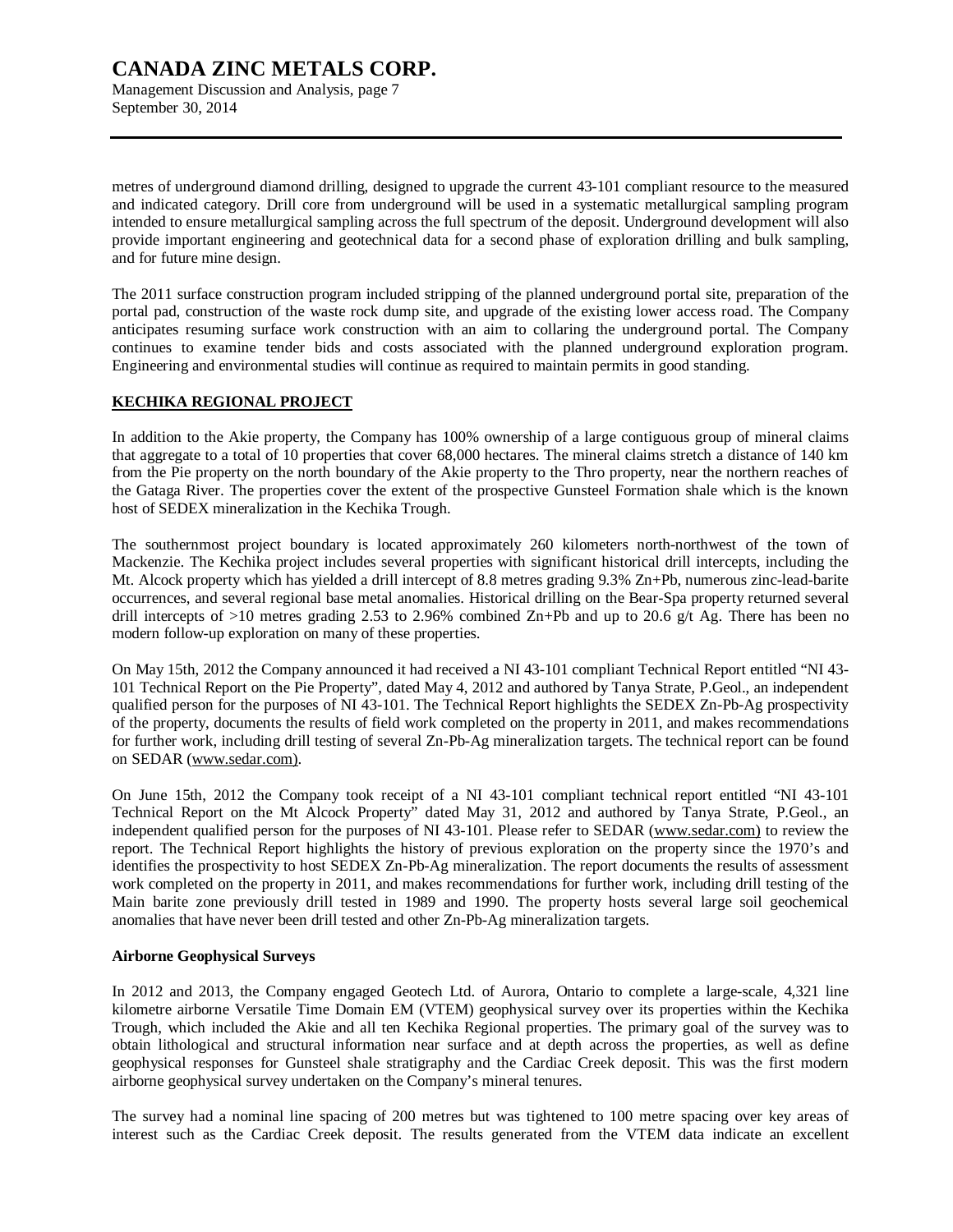Management Discussion and Analysis, page 8 September 30, 2014

correlation between EM conductivity and mapped geological and structural features. The Devonian Gunsteel Formation black shale, known host to the mineralized occurrences in the belt, is easily identified as a conductive trend and can be traced from the Akie and Pie properties north to the limits of Kechika regional properties. Additionally, the interpreted western thrust panel of rocks, which have been tentatively assigned to the Gunsteel Formation, and which hosts the GPS barite showing, has a similar conductive trend and was also traceable across several properties. Other key lithological units such as the Kechika Group siltstone and limestone of the Kwadacha Reef are also discernible by variation in conductivity and resistivity.

To complement the VTEM survey, the Company is currently conducting an airborne gravity survey over the Company's southern Kechika Trough properties including Akie and Mt. Alcock.. The helicopter-borne  $FALCON^{TM}$ gravity gradiometry survey is being flown by CGG of Mississauga, Ontario.

The survey will consist of the acquisition and subsequent analysis of airborne gravity data over two large property blocks, one covering the Akie property and one covering the Mt. Alcock and Yuen North properties. Planned flight lines will be flown in a NE–SW (50°) direction at a nominal line spacing of 200 metres with tie lines to be flown perpendicular to flight lines at approximately 10 times the flight line interval. The survey will encompass approximately 940 line kilometres in total.

The primary goal of the gravity survey will be to delineate gravity anomalies within the highly prospective Gunsteel Formation which has now been more accurately mapped using the airborne VTEM data. Conductive EM trends can be traced across the Akie property and along approximately 140 kilometres of strike length encompassing the Kechika Regional properties. Known mineralization such as the Cardiac Creek and Mt. Alcock deposits are located along these conductive trends and data collected from the gravity survey will greatly assist with drill targeting along strike of these zones. The gravity data will also be useful in delineating new targets in areas of coincident anomalous soil and rock samples and EM conductivity. SEDEX deposits are known to commonly exhibit positive gravity anomalies.

### **Yuen North**

In early 2014, the Company staked additional mineral claims adding to its 100% owned Kechika Regional Project. The new property, designated Yuen North, lies between and is contiguous with the Mt. Alcock property to the northwest, and the Yuen Property to the southeast. The Yuen North property measures approximately 2,687 hectares and extends claim coverage over an inferred western panel of Gunsteel Formation shale by a strike length of approximately 5 kilometres. The interpreted western panel is along strike of Teck's Cirque deposit located approximately 14 kilometres to the southeast.

The Yuen North property is a natural addition to the Company's Kechika Regional Project with favorable geology and positive historical geochemical survey results coupled with conductive trends from the current VTEM geophysical survey data. The Company is examining all historical data and planning follow-up sampling and mapping.

The area representing the Yuen North property was covered by the Company during its 2013 regional VTEM Airborne Geophysical Survey. Examination of the data showed several strong, parallel linear conductive trends similar to the distinctive EM signature of the Gunsteel Formation shale known from the Akie and Pie properties. The conductive trends connect the Yuen property to the Mt Alcock property, adding a collective 15 kilometres of strike extent of the prospective western panel of interpreted Gunsteel Formation shale. The conductive trends on Yuen North demonstrate several interesting bulge features which may represent fault intersections or structural folds. These features were recommended for further evaluation, in particular because they align with Ba-Pb±Zn soil geochemical anomalism from historical soil data.

The Company completed preliminary reconnaissance exploration in the summer of 2014 on the Yuen North property, including a total of 222 soil samples taken to extend and infill historical soil sampling from the 1980's when over 2,600 samples were taken. The 2014 results confirm and extend a long linear northwest trending zinc-lead-barite anomaly that now measures approximately 4.5 kilometres long by an average of approximately 500 metres wide; and aligns closely to historical mapped coverage of the prospective Gunsteel Formation panel and the linear conductive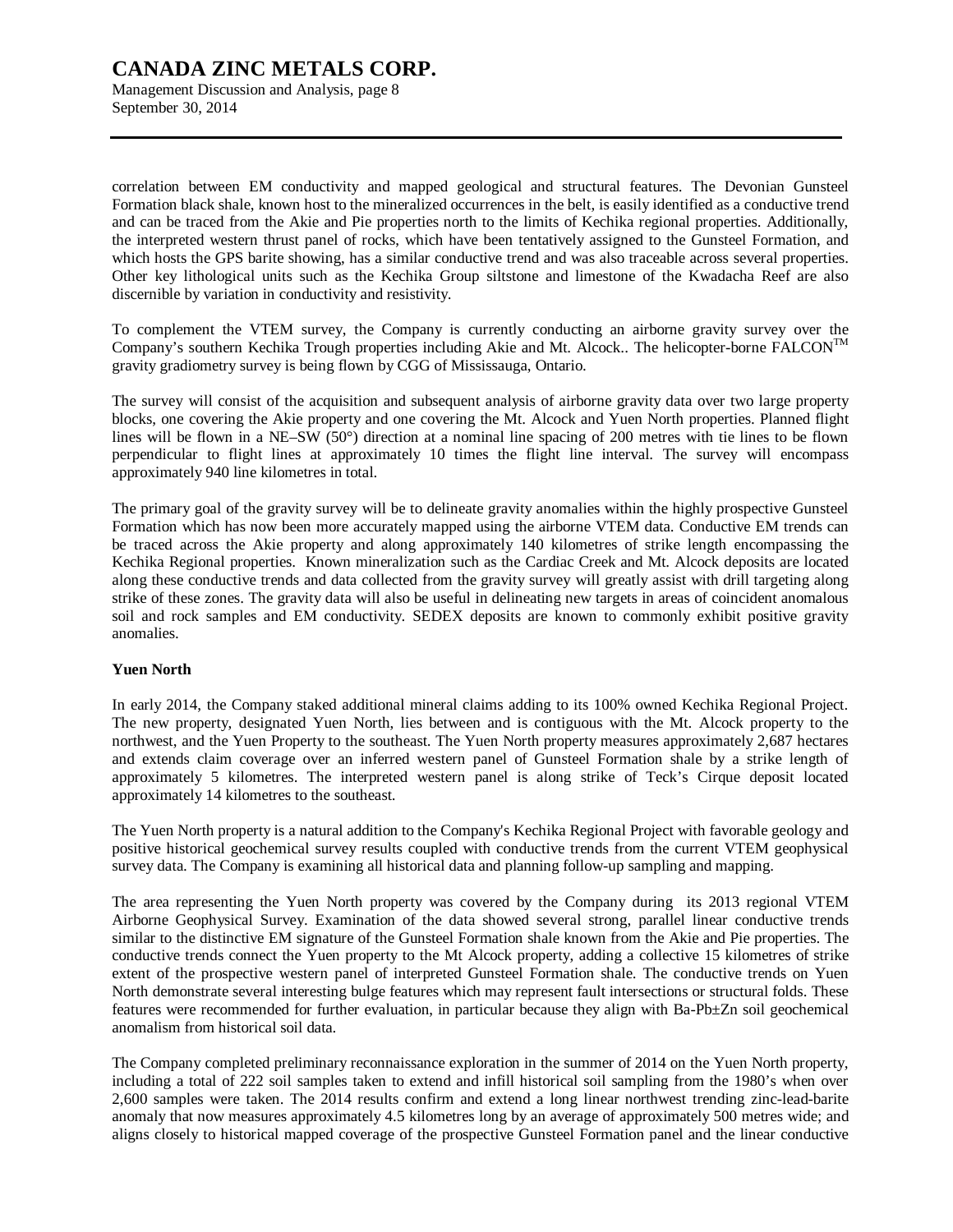Management Discussion and Analysis, page 9 September 30, 2014

#### VTEM trends.

Anomalous soil results include 16 samples that exceed 1,000 ppm zinc, 9 samples that exceed 18,000 ppm barite, and 5 samples that exceed 100 ppm lead. The anomaly is open to the west on its southern limit.

A few opportunistic rock grab samples were also taken during the soil survey, including examples of weathered siliceous Gunsteel Formation shale with nodular barite and rusty laminations. The sampling highlights the highly anomalous baritic nature of the area as indicated in the soil sampling. Several rocks grab samples from ferrocrete located near an iron seep (Crème Brulee Creek) returned highly anomalous iron and elevated to anomalous barite as well. Follow-up mapping and additional sampling will be conducted in 2015.

#### **Agreement with Teck and Korea Zinc**

On September 6, 2013, the Company entered into the Agreement with Teck that that would see Teck acquire up to a 70% interest in the Company's Pie, Cirque East and Yuen properties (the "Property"), three of the 10 regional properties that make up the Kechika Regional Project.

The Agreement outlines two options (the "Options") that are subject to certain expenditure requirements as outlined below:

- Under the first Option, Teck can earn an undivided 51% interest in and to the Property by incurring a cumulative aggregate of \$3,500,000 in exploration expenditures on the Property on or before September 30, 2017, with \$500,000 in exploration expenditures to be completed on or before September 30, 2014 (extended to November 30, 2014) and \$1,500,000 in cumulative exploration expenditures to be completed on or before September 30, 2015.
- Under the second Option, Teck may elect to acquire an additional 19% interest in the Property for a total of 70%, by incurring an additional \$5,000,000 in exploration expenditures (for a total aggregate of \$8,500,000 in exploration expenditures) on the Property on or before September 30, 2019.

Subject to one or more of the Options being exercised, Teck and the Company will form a joint venture to continue with exploration and, if warranted, development of the Property. Thereafter each party will fund its pro-rated share of exploration expenditures on the Property or incur dilution. If a party's Joint Venture interest is reduced below 10% then that party's interest will be converted to a 5% Net Profits Royalty interest in the Property.

Portions of the Property fall within the area of interest provisions of the Teck and Korea Zinc joint venture (the "T-KZ JV") on their adjoining Cirque property. Korea Zinc elected to include the Agreement under the T-KZ JV and delivered Notice of Participation in the Agreement to the Company in November of 2013. Teck and Korea Zinc each hold a 50% interest in the T-KZ JV and, as a result of the Notice of Participation, will share any interest which may be acquired under the Agreement.

The Pie, Cirque East and Yuen properties surround T-KZ JV's Cirque deposit to the north and east, and provide extensive coverage of the highly prospective Gunsteel Formation shale, which is the known host rock for SEDEX Zn-Pb-Ag deposits at Cirque and at Canada Zinc Metals' Cardiac Creek deposit, located 22 kilometres south on the Akie property.

Teck has recently advised the Company that exploration activities completed in 2014 on the three optioned properties included targeted geological mapping, selective rock sampling on priority targets, and core re-logging and sampling from historical Pie and Yuen drill core. A total of 3,500 metres of historical drill core was relogged and field sampled using portable XRF analysis to help prioritize holes to cut for lab based analysis. Over 450 core samples were cut and sent for lab analysis. A total of approximately 63 kilometres of geological traverse was also completed to help understand the broad structural and stratigraphic architecture of the area.

Further, the Company has been advised that Teck has commenced a similar airborne gravity survey over the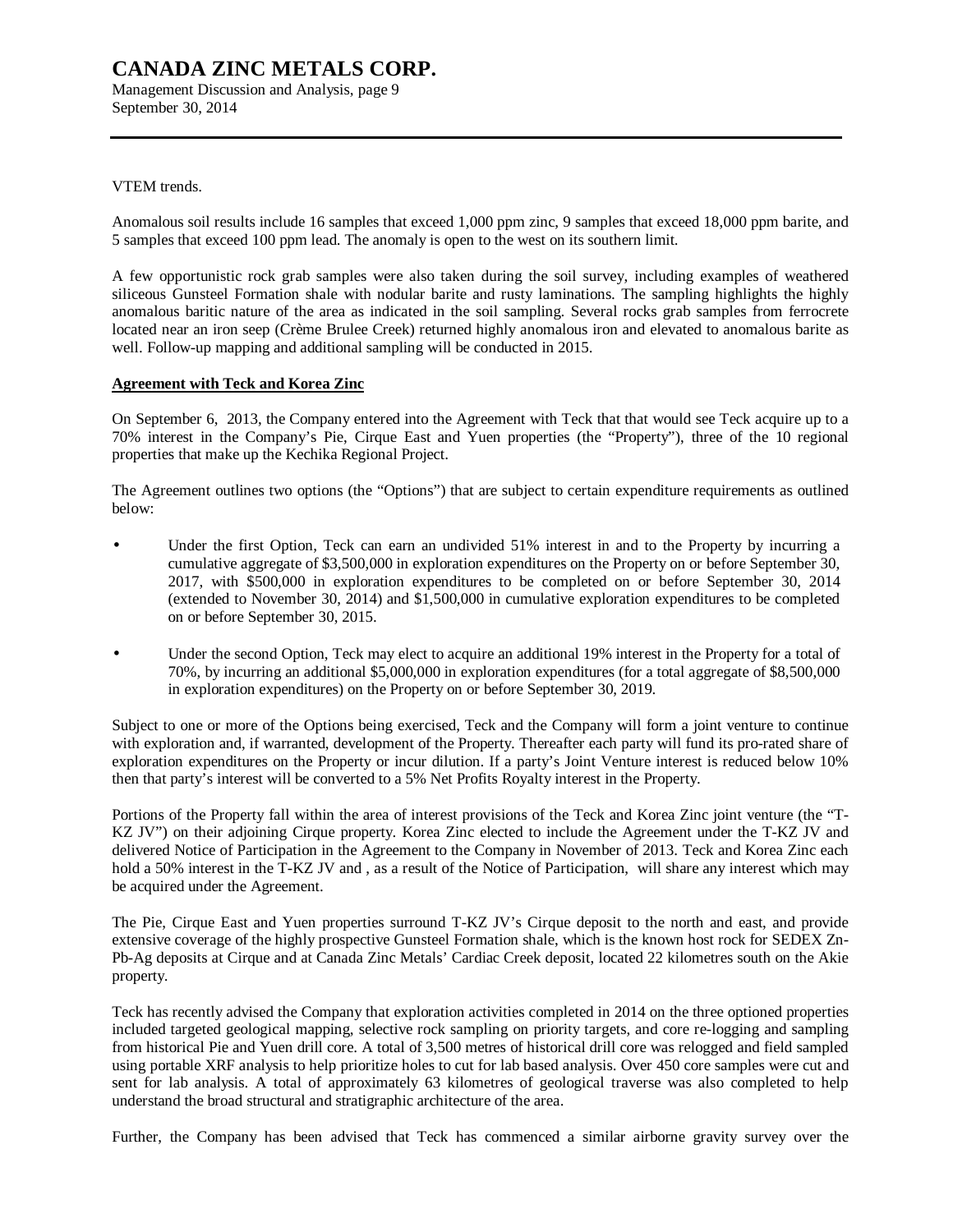Management Discussion and Analysis, page 10 September 30, 2014

Company's 100%-owned Pie, Cirque East and Yuen contiguous block of properties. Flight lines will be flown on the optioned properties in a similar NE–SW (50°) direction at a nominal line spacing of 200 metres with tie lines to be flown perpendicular to flight lines at approximately 10 times the flight line interval. The survey will encompass approximately 840 line kilometres in total.

The two surveys will total 1,780 line kilometres covering a lineal distance of 45 kilometres of highly prospective Gunsteel Formation stratigraphy. The combined survey is expected to be completed by the end of November, 2014 with data available approximately  $6 - 8$  weeks after post-processing.

Summary of exploration expenditures incurred on various properties:

|                                               | <b>Akie Property</b> | <b>Kechika Regional</b> | <b>Total</b>     |
|-----------------------------------------------|----------------------|-------------------------|------------------|
| <b>Acquisition Costs:</b>                     |                      |                         |                  |
| Balance, June 30, 2013                        | \$<br>24, 175, 329   | \$<br>330,434           | \$<br>24,505,763 |
| <b>Additions</b>                              |                      | 6,351                   | 6,351            |
| Write-off                                     | (10,088)             |                         | (10,088)         |
| Balance, June 30, 2014 and September 30, 2014 | \$<br>24, 165, 241   | \$<br>336,785           | \$<br>24,502,026 |
| Deferred exploration costs:                   |                      |                         |                  |
| Balance, June 30, 2013                        | 34,762,617           | 3,776,997               | 38,539,614       |
| Airborne survey                               |                      | 189,491                 | 189,491          |
| Camp equipment, reclassification              | (36,087)             |                         | (36,087)         |
| Camp equipment, depreciation                  | 111,027              |                         | 111,027          |
| Camp supplies, settlement of contract         | (82, 401)            |                         | (82, 401)        |
| Drilling                                      | 2,510,831            | 456,322                 | 2,967,153        |
| Geology                                       | 45,961               | 40.030                  | 85,991           |
| Community consultations                       | 355,367              |                         | 355,367          |
| Environmental studies and permit              |                      |                         |                  |
| compliance monitoring                         | 102,796              |                         | 102,796          |
| Less:                                         |                      |                         |                  |
| <b>METC</b>                                   | (170, 349)           |                         | (170, 349)       |
| Write-off                                     | (82, 193)            |                         | (82, 193)        |
| Balance, June 30, 2014                        | 37,517,569           | 4,462,840               | 41,980,409       |
| Camp equipment, depreciation                  | 21,260               |                         | 21,260           |
| Camp stand-by fees                            | 18,839               |                         | 18,839           |
| Drilling                                      | 486,315              | 23,428                  | 509,743          |
| Geology                                       | 5,834                |                         | 5,834            |
| Environmental studies and permit              |                      |                         |                  |
| compliance monitoring                         | 23,363               |                         | 23,363           |
| Balance, September 30, 2014                   | \$<br>38,073,180     | \$<br>4,486,268         | \$<br>42,559,448 |
| Total June 30, 2013                           | \$<br>58,937,946     | \$<br>4,107,431         | \$<br>63,045,377 |
| Total June 30, 2014                           | \$<br>61,682,810     | \$<br>4,799,625         | \$<br>66,482,435 |
| Total September 30, 2014                      | \$<br>62,238,421     | \$<br>4,823,053         | \$<br>67,061,474 |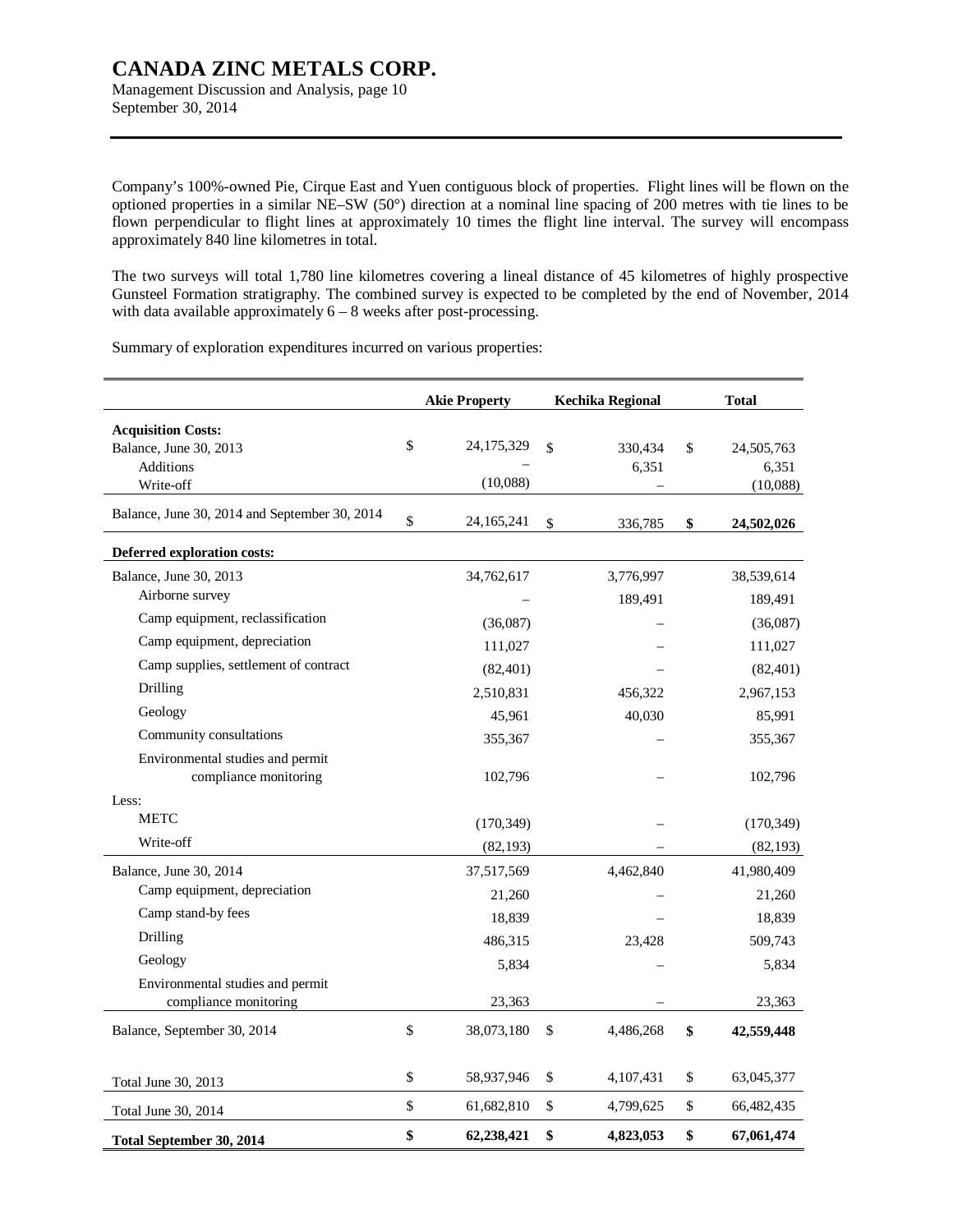Management Discussion and Analysis, page 11 September 30, 2014

#### **1.3 Selected Annual Information**

The following is a summary of certain financial information concerning the Company for each of the last three most recently completed financial years.

|                                                              | 2014              |    | Years ended<br>2013 |    | 2012        |
|--------------------------------------------------------------|-------------------|----|---------------------|----|-------------|
|                                                              |                   |    |                     |    |             |
| Interest and other income                                    | \$<br>208,417     | S  | 197,038             | \$ | 241,234     |
| Net Loss                                                     | \$<br>(2,322,711) | S  | (1,861,866)         | \$ | (1,590,656) |
| Loss per share                                               | \$<br>(0.02)      | \$ | (0.02)              | \$ | (0.01)      |
| Total assets                                                 | \$<br>79,539,598  | \$ | 78,868,023          | \$ | 78,271,595  |
| Total long term liabilities                                  | \$<br>2,120,000   | \$ | 1,761,000           | \$ | 1,466,000   |
| Cash dividends declared per<br>share for each class of share | Nil               | \$ | Nil                 | S  | Nil         |
|                                                              |                   |    |                     |    |             |

#### **1.4 Results of Operations**

#### *Three months ended September 30, 2014 and 2013*

During the three months ended September 30, 2014, the Company reported a loss before comprehensive loss of \$454,846 or \$0.00 per share compared to a loss before comprehensive loss of \$76,383 or \$0.00 per share during fiscal 2013, an increase in net loss of \$378,463. The increase in net loss was primarily due to an increase in marketing expenses of \$194,105 and a decrease in deferred income tax recovery of \$166,896 as a result of amortization of the flow-through premium liabilities recorded in connection with the flow-through private placements.

The Company's consolidated net loss for the three months ended September 30, 2014, not factoring in non-cash transactions of share-based compensation expense, depreciation of office equipment and leasehold improvements, write-offs and deferred income tax recovery of flow-through liabilities, was \$518,356 (2013 - \$317,189), an increase of \$201,167.

#### Interest income

Total interest income for the three months ended September 30, 2014 was \$43,458 compared to \$47,794 last year. The Company earns interest on its bank treasury account, a long-term investment and reclamation bonds, which are deposited in guaranteed investment certificates ("GIC") through a financial institution.

#### General and administration expenses

Total general and administration expenses increased by \$189,673 primarily due to increases in bonuses of \$11,506, investor relations of \$2,512, management fees of \$15,000, marketing of \$194,105, rent of \$7,895, share-based compensation of \$11,003, transfer agent fees of \$3,056 and travel and promotion of \$20,406, offset by decreases in consulting fees of \$22,124, flow-through taxes of \$12,957, office and miscellaneous of \$11,902, professional fees of \$17,563 and wages and benefits of \$10,891.

The increase in investor relations fees of \$2,512 was primarily due to increases in news dissemination services locally and internationally.

The increase in marketing expenses of \$194,105 was due to increases in advertisement and marketing campaigns.

The increase in management fees was due to an increase in monthly management fees by \$5,000 effective May 1, 2014.

The increase in rent of \$7,895 was due to rental costs incurred for external storage of drilling samples and rent of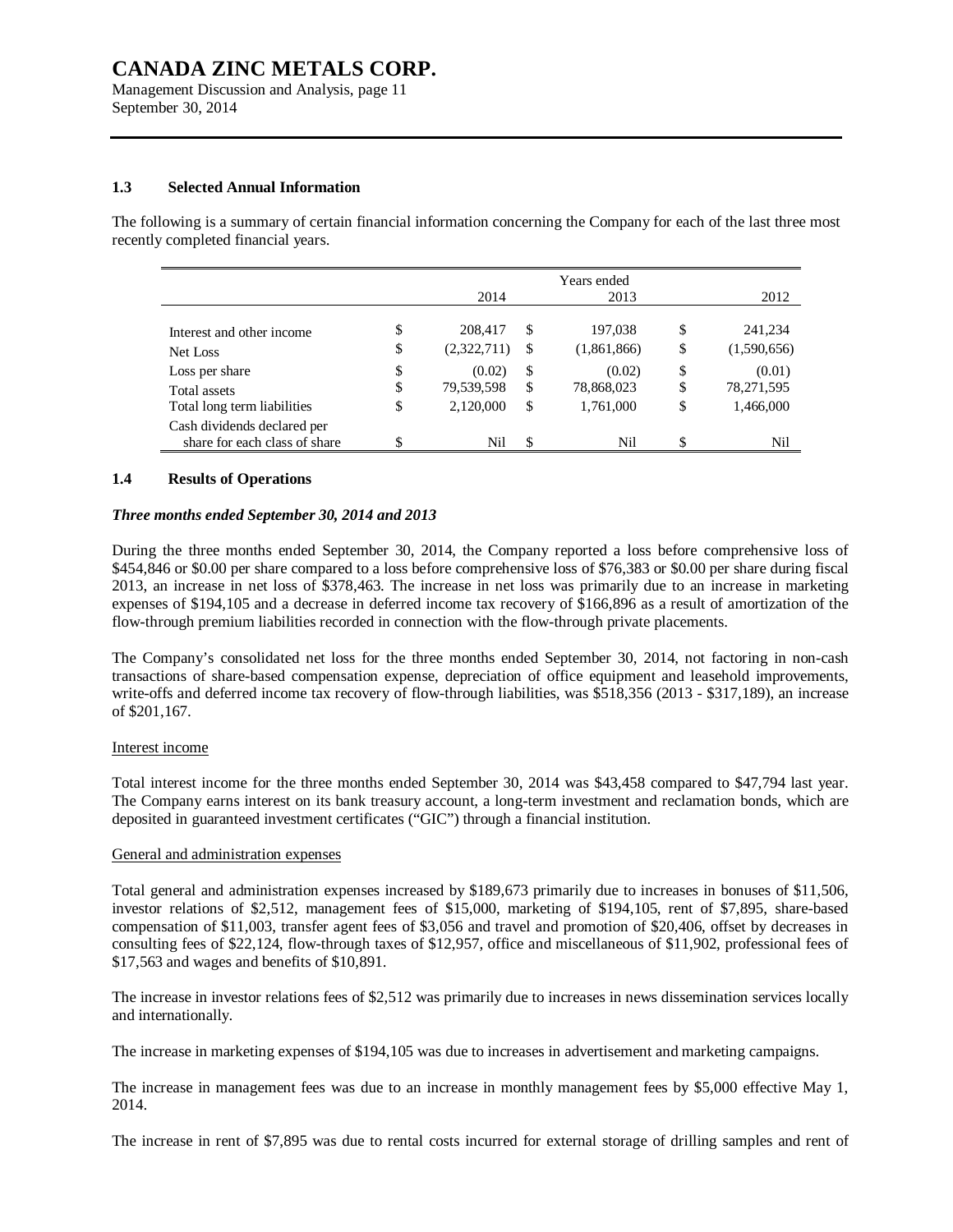Management Discussion and Analysis, page 12 September 30, 2014

geologists' office. These costs were treated as operating costs during the current year instead of being capitalized in exploration and evaluation assets as has been done in the past. The rent of corporate office remained unchanged at \$5,000 per month.

The Company recognizes compensation expense for all stock options granted, using the fair value based method of accounting and any cash paid on the exercise of stock options is added to the stated value of common shares. During the three months ended September 30, 2014, the Company recorded share-based compensation expense of \$14,188 (2013 –\$3,185) on the vested portion of the previously granted stock options. There were no stock options granted by the Company during the three months ended September 30, 2014 and 2013.

The increase in transfer agent fees of \$3,056 was due to increased transfer agent services incurred in connection with the annual general meeting of shareholders.

The increase in travel and promotion of \$20,406 resulted from the Company's senior management trip to a mining conference in Hong Kong and Singapore.

The decrease in consulting fees of \$22,124 was due to decreased business development consulting services retained during the quarter.

There were no professional fees paid or accrued during the quarter ended September 30, 2014. The legal fees of \$17,563 recorded during the same quarter last fiscal year were primarily related to the option agreement with Teck.

The decrease in wages and benefits of \$10,891 during the current period resulted from lower salary expenses.

#### **1.5 Summary of Quarterly Results**

The following is a summary of certain consolidated financial information concerning the Company for each of the last eight reported quarters:

| Quarter ended      | Interest and other<br>income |        | Net loss before<br>comprehensive loss | Loss per share |
|--------------------|------------------------------|--------|---------------------------------------|----------------|
| September 30, 2014 | \$                           | 43,458 | \$<br>(454, 846)                      | \$<br>(0.00)   |
| June 30, 2014      |                              | 46,169 | (969, 699)                            | (0.01)         |
| March 31, 2014     |                              | 54,964 | (450, 154)                            | (0.00)         |
| December 31, 2013  |                              | 41,555 | (826, 475)                            | (0.01)         |
| September 30, 2013 |                              | 65,729 | (76, 383)                             | (0.00)         |
| June 30, 2013      |                              | 53,446 | (661,091)                             | (0.01)         |
| March 31, 2013     |                              | 48,894 | (423, 693)                            | (0.01)         |
| December 31, 2012  |                              | 46,710 | (412,584)                             | (0.00)         |

The increase in loss for the quarter ended June 30, 2014 was primarily due to share-based compensation expense of \$117,782 recorded for the 600,000 stock options granted to a consultant during the period, deferred income tax expense of \$265,270, write-off of exploration and evaluation assets of \$92,281 and a loss on settlement of a contract in the amount of \$137,401.

The increase in loss for the quarter ended December 31, 2013 was primarily due to share-based compensation expense of \$548,100 recorded for the 1,740,000 stock options granted to directors, officers, employees and consultants of the Company during the period. The increase in interest and other income during the quarter was due to recovery of exploration expenditures incurred in prior periods and administration fees earned for conducting exploration activities on behalf of third parties.

The decrease in loss for the quarter ended September 30, 2013 was primarily due to deferred income tax recovery of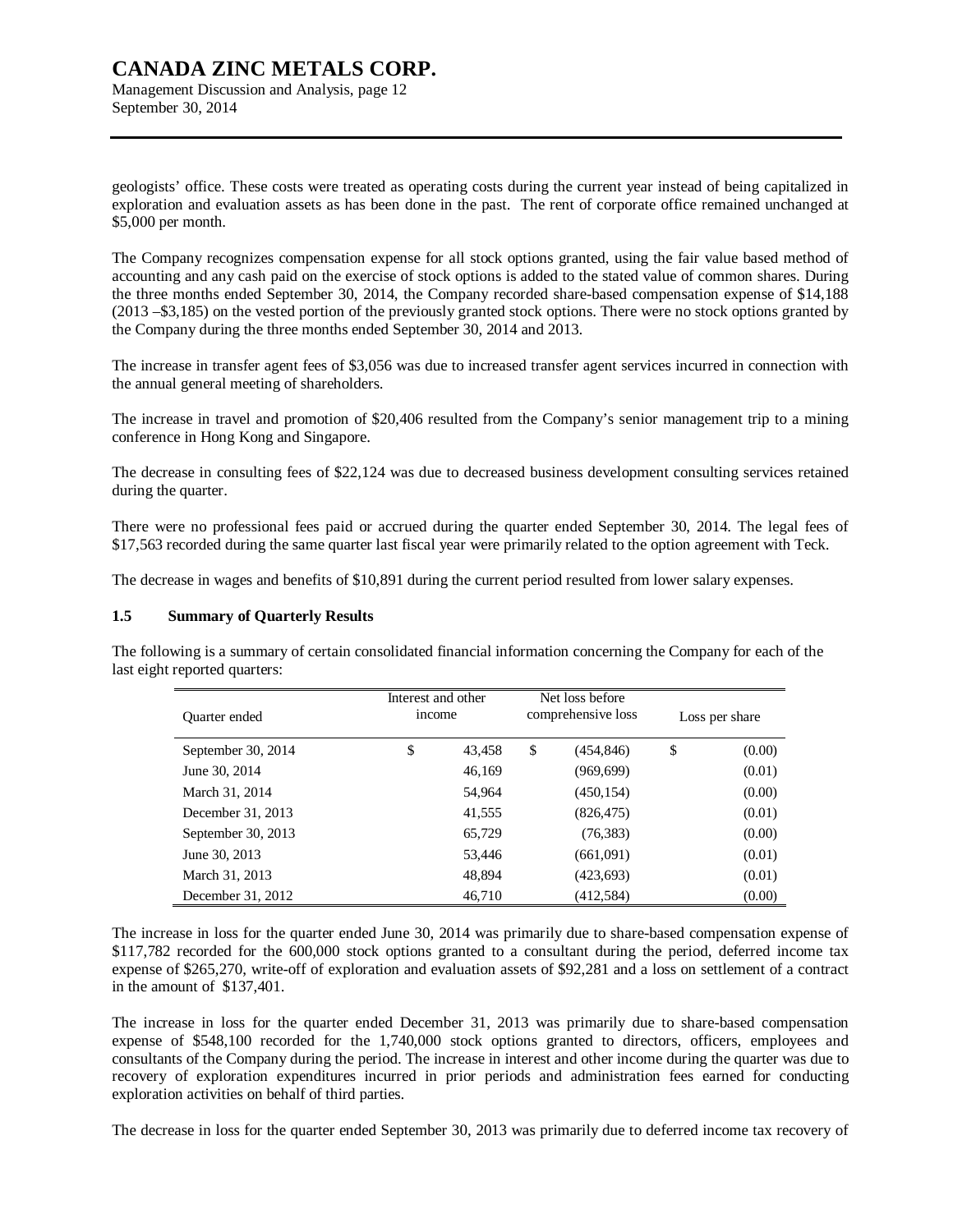\$245,579 as a result of amortization of the flow-through premium liability, which arose in connection with the flowthrough private placement of the Company completed in November 2012.

The increase in loss for the quarter ended June 30, 2013 was primarily due to deferred income tax expense of \$233,993.

#### **1.6/1.7 Liquidity and Capital Resources**

The Company reported working capital of \$10,262,091 at September 30, 2014 compared to working capital of \$10,347,373 at June 30, 2014, representing a decrease in working capital of \$85,282. The decrease in working capital was a result of exploration and evaluation and general administrative expenditures, adjusted fair values of marketable securities, offset by proceeds from the financings completed by the Company during the year. Net cash decreased by \$254,040 from \$10,558,472 at June 30, 2014 to \$10,304,432 at September 30, 2014.

During the three months ended September 30, 2014, the Company utilized its cash and cash equivalents as follows:

- (a ) \$524,251 was used in operating activities, consisting primarily of general and administrative expenditures and changes in non-cash items;
- (b ) the Company received the mineral exploration tax credit ("METC") refund of \$296,846 for its fiscal year ended June 30, 2013;
- (c ) \$1,087,118 was used for exploration of mineral resource properties;
- (d ) \$39,633 was used for the purchase of marketable securities;
- (e ) \$4,195 was used for the purchase of 10,000 common shares of the Company at a weighted average price of \$0.42 per share under the Normal Course Issuer Bid ("NCIB"), which commenced on July 31, 2009 and was subsequently extended in August 2010, 2011, 2012, 2013 and 2014;
- (f ) \$1,024,311 was received from the private placements net of finders' fees and regulatory filing fees of \$50,989; and
- $(g)$  \$80,000 was received from the exercise of 200,000 share options at a price of \$0.40 per share.

The Company is engaging in a NCIB because it believes that the market price of its common shares at times does not properly reflect the underlying value of the Company. The purpose of the bid is to reduce dilution of the Company's shares and to enhance the potential future value of the common shares which remain outstanding, thus increasing long term shareholder value. Purchases connected with this bid will be conducted through Canaccord Genuity Corp.'s offices in Vancouver. The Company will pay the market price of the common shares at the time of acquisition and will not purchase more than 2% of the total issued and outstanding common shares within any 30 day period.

Current assets excluding cash as at September 30, 2014 include receivables of \$69,474, which consisted of GST recoverable of \$68,118 and accrued interest receivable on security deposits of \$1,356, prepaid expenses of \$76,820 and marketable securities with a fair market value of \$209,239. Current assets excluding cash as at June 30, 2014 include receivables of \$111,761, which consisted of GST recoverable of \$51,574, interest receivable on security deposits of \$536 and a refund of flow-through Part XII.6 tax of \$59,651, recoverable mineral exploration tax credits ("METC") of \$296,846, prepaid expenses of \$33,187 and marketable securities with a fair market value of \$255,796.

Current liabilities as at September 30, 2014 consisted of trade payables and accrued liabilities of \$187,636, due to related parties of \$27,669 and flow-through premium liability recorded in connection with the flow-through private placements of \$182,569. The flow-through premium liability does not represent a cash liability to the Company and will be fully amortized to the statement operations and comprehensive loss once the Company incurs exploration expenditures qualifying for the flow-through program. Current liabilities as at June 30, 2014 consisted of trade payables and accrued liabilities of \$745,191, mainly consisting of exploration invoices and flow-through premium liability recorded in connection with the flow-through private placements of \$163,498.

The other sources of funds potentially available to the Company are through the exercise of outstanding stock options and share purchase warrants. See Item 1.15 – Other Requirements – Summary of Outstanding Share Data. There can be no assurance, whatsoever, that any or all of these outstanding exercisable securities will be exercised.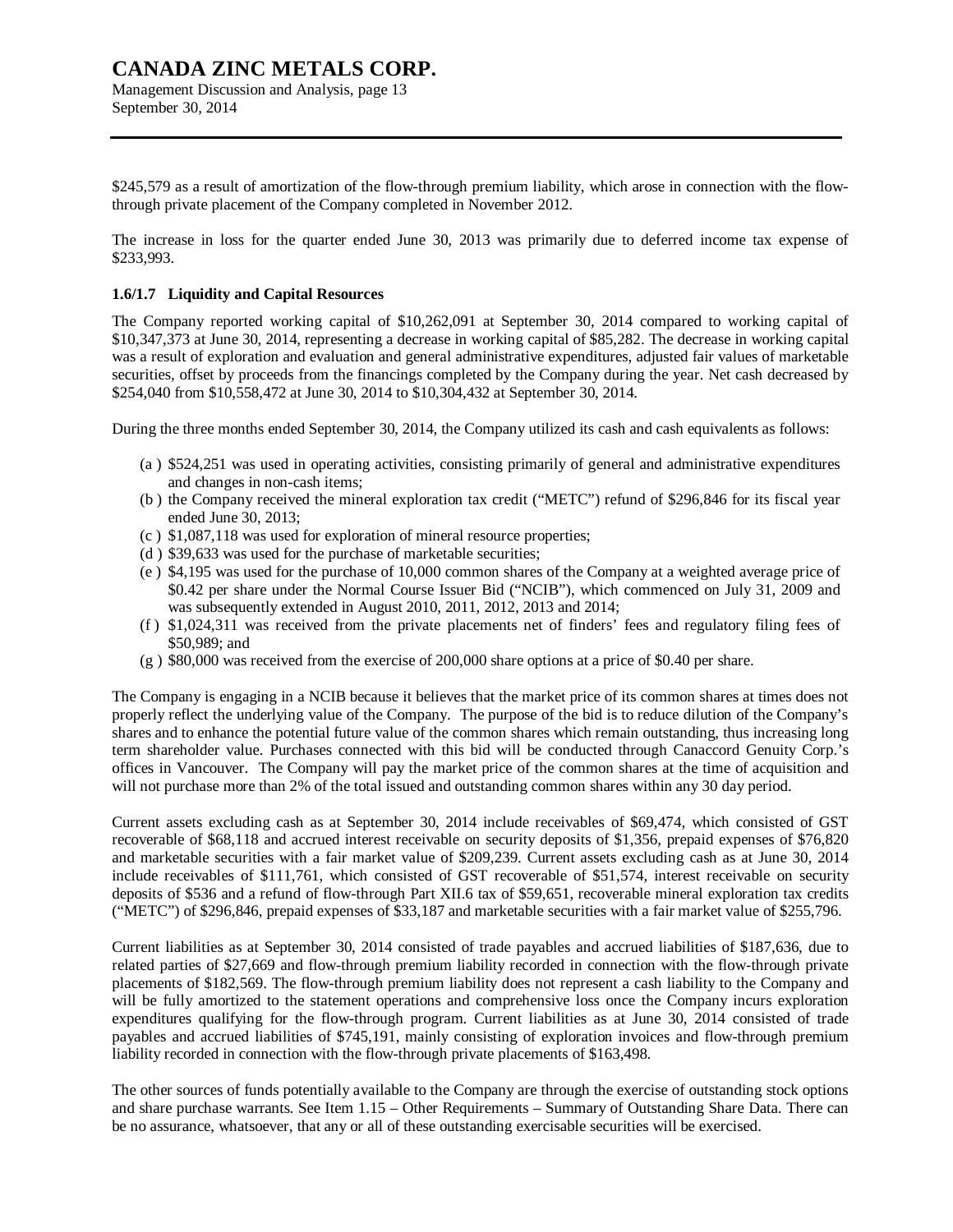Management Discussion and Analysis, page 14 September 30, 2014

The Company has and may continue to have capital requirements in excess of its currently available resources. In the event the Company's plans change, its assumptions change or prove inaccurate, or its capital resources in addition to projected cash flow, if any, prove to be insufficient to fund its future operations, the Company may be required to seek additional financing. Although the Company has been successful in raising the above funds, there can be no assurance that the Company will have sufficient financing to meet its future capital requirements or that additional financing will be available on terms acceptable to the Company in the future.

The Company's overall success will be affected by its current or future business activities. The Company is currently in the process of acquiring and exploring its interests in resource properties and has not yet determined whether these properties contain mineral deposits that are economically recoverable. The continued operations of the Company and the recoverability of expenditures incurred in these resource properties are dependent upon the existence of economically recoverable reserves, securing and maintaining title and beneficial interest in the properties, obtaining necessary financing to explore and develop the properties, and upon future profitable production or proceeds from disposition of the resource properties.

The Company is exposed in varying degrees to a variety of financial instrument related risks.

#### *Credit Risk*

Credit risk is the risk that one party to a financial instrument will fail to discharge an obligation and cause the other party to incur a financial loss. The Company's primary exposure to credit risk is on its bank deposits of \$10,304,432 and a long-term investment in GIC of \$1,000,000. This risk is managed by using major Canadian banks that are high credit quality financial institutions as determined by rating agencies.

The Company's secondary exposure to credit risk is on its receivables. This risk is minimal as receivables consist primarily of refundable government sales taxes, exploration tax credits and interest accrued on GIC investments.

#### *Liquidity Risk*

Liquidity risk arises through the excess of financial obligations over available financial assets due at any point in time. The Company's objective in managing liquidity risk is to maintain sufficient readily available reserves in order to meet its liquidity requirements at any point in time. The Company achieves this by maintaining sufficient cash and cash equivalents. As at June 30, 2014, the Company was holding cash deposits of \$10,304,432 to settle current cash liabilities of \$215,305. Management believes it has sufficient funds to meet its current obligations as they become due and to fund its exploration projects and administrative costs.

### *Market risk*

Market risk is the risk of loss that may arise from changes in market factors such as interest rates, foreign exchange rates, and commodity and equity prices. These fluctuations may be significant and the Company, as all other companies in its industry, has exposure to these risks.

#### *Interest Rate Risk*

The Company is exposed to interest rate risk as its bank treasury account earns interest income at variable rate of prime less 1.5%.

#### *Currency Risk*

The Company operates in Canada and is therefore not exposed to significant foreign exchange risk arising from transactions denominated in a foreign currency.

### *Price risk*

The Company is exposed to price risk with respect to commodity and equity prices. Equity price risk is defined as the potential adverse impact on the Company's earnings due to movements in individual equity prices or general movements in the level of the stock market. Commodity price risk is defined as the potential adverse impact on earnings and economic value due to commodity price movements and volatilities. The Company closely monitors certain commodity prices, individual equity movements, and the stock market to determine the appropriate course of action to be taken by the Company.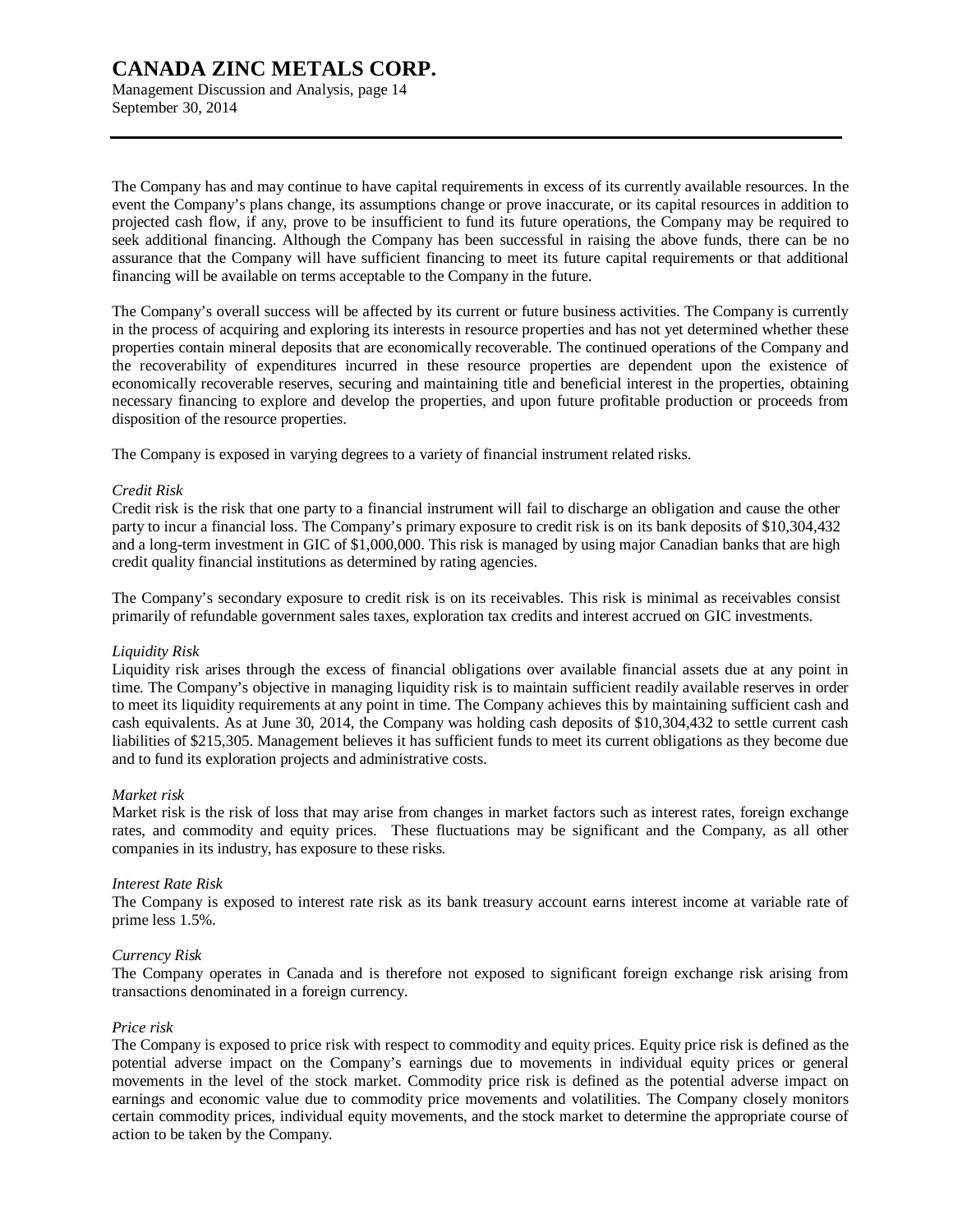Management Discussion and Analysis, page 15 September 30, 2014

The Company also maintains investments in certain marketable securities. There can be no assurance that the Company can exit these positions if required, resulting in proceeds approximating the carrying value of these securities.

#### **1.8 Off-Balance Sheet Arrangements**

The Company does not utilize off-balance sheet arrangements.

### **1.9 Transactions with Related Parties**

The remuneration of directors and other key management personnel during the three months ended September 30, 2014 and 2013 were as follows:

|                                         | 2014          | 2013          |
|-----------------------------------------|---------------|---------------|
| Bonuses (ii)                            | \$<br>21,506  | \$<br>10,000  |
| Consulting fees (iii)                   | 3,750         | 3,750         |
| Directors fees (iv)                     | 12,500        | 12,500        |
| Exploration and evaluation expenditures |               |               |
| (geological consulting) (v)             | 35,004        | 35,004        |
| Management and administration (i)       | 103,500       | 88,500        |
| Share-based compensation (vi)           | 9,165         | 3,185         |
| Total                                   | \$<br>185.425 | \$<br>152,939 |

- (i) On May 1, 2007, the Company entered into a management and administrative agreement with Varshney Capital Corp. ("VCC"), a company with two common directors, Peeyush Varshney and Praveen Varshney, whereby the Company agreed to pay management and administrative fees of \$12,500 and \$5,000 per month, respectively. The agreement was amended effective July 1, 2011 and May 1, 2014 to increase the monthly management fee to \$24,500 and \$29,500, respectively. During the three months ended September 30, 2014, the Company paid or accrued \$88,500 (2013 – \$73,500) for management fees and \$15,000 (2013 – \$15,000) for administrative fees to VCC;
- (ii) the Company accrued a bonus of  $$21,506 (2013 $10,000)$  to VCC;
- (iii) the Company paid or accrued \$3,750 (2013 \$3,750) for consulting fees to Sircon AG, a company controlled by a director of the Company, Marco Strub;
- (iv) the Company paid or accrued \$12,500 (2013 \$12,500) in directors' fees to the five directors of the Company - Henry Giegerich, John Thomas, Marco Strub, Peeyush Varshney and Praveen Varshney;
- (v) the Company paid or accrued geological consulting fees of \$35,004 (2013 \$35,004) that were partially recorded in exploration and evaluation costs to Ridgeview Resources Ltd., a company controlled by VP of Exploration of the Company, Ken MacDonald; and
- (vi) Share-based compensations are the fair value of options that have been granted to directors and executive officers and the related compensation expense recognized over the vesting periods.

As at September 30, 2014, \$6,163 (June 30, 2014 - \$Nil) was due to directors of the Company for reimbursement of business expenses and \$21,506 was due to VCC. The amounts were paid subsequent to September 30, 2014.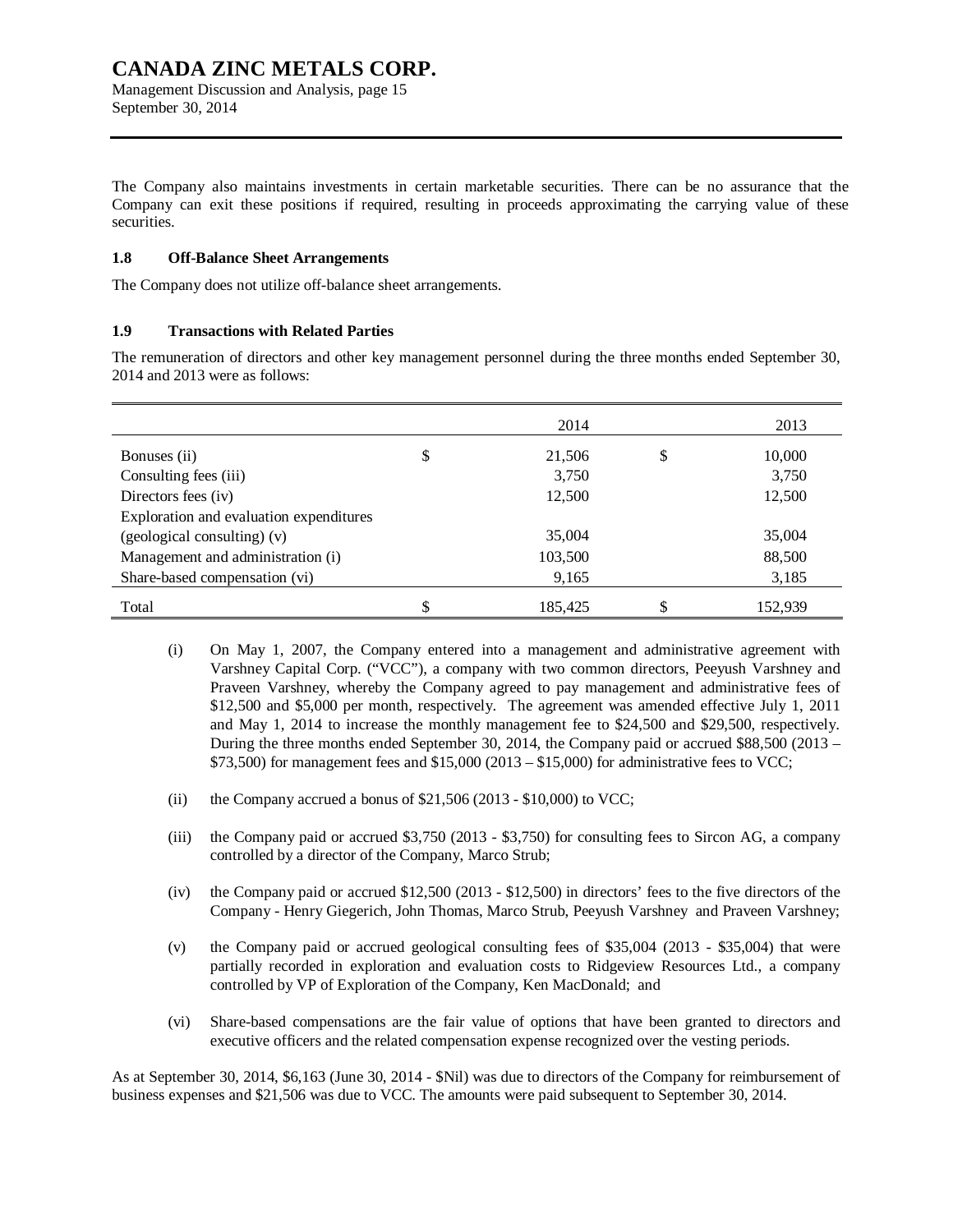Management Discussion and Analysis, page 16 September 30, 2014

#### **1.10 Fourth Quarter and Subsequent Events**

During the fourth quarter ended June 30, 2014, the Company:

- commenced drilling on the Cardiac Creek deposit;
- received the METC refund of \$740,349 for its fiscal year ended June 30, 2012; and
- granted 600,000 stock options exercisable for 7 years at a price of \$0.35 per share to a consultant.

Please also see Summary of Quarterly Results section of the MD&A.

Subsequent to September 30, 2014, the Company:

- completed a private placement of 988,220 flow-through shares at a price of \$0.55 per flow-through share for gross proceeds of \$543,521, and 580,750 non flow-through units at a price of \$0.50 per unit for gross proceeds of \$290,375. Each unit consists of one common share and one-half share purchase warrant of the Company. Each whole warrant entitles the holder to purchase one additional common share at a price of \$0.75 for a period of 12 months from closing. The Company paid a finder's fee of \$39,610 in connection with the private placement;
- commenced the airborne geophysical survey for the Akie and select Kechika Regional properties; and
- repurchased 68,500 of its common shares for the total consideration of \$26,888 at a weighted average price of \$0.39 per share.

#### **1.11 Proposed Transactions**

The Company does not have any proposed transactions as at September 30, 2014 other than as disclosed elsewhere in this document.

#### **1.12 Critical Accounting Estimates**

Not applicable to venture issuers.

#### **1.13 Changes in Accounting Policies including Initial Adoption**

The financial information presented in this MD&A has been prepared in accordance with International Financial Reporting Standards. Our significant accounting policies are set out in Note 2 of the audited consolidated financial statements of the Company, as at and for the year ended June 30, 2014. The new and amended standards adopted by the Company effective July 1, 2014 include *IAS 32 Offsetting Financial Assets and Financial Liabilities, IFRS 10 Consolidated Financial Statements, IFRS 12 Disclosure of Interest in Other Entities, IFRIC 21 Levies* and *IFRS 2 Share-based Payments.* The adoption of these standards had no material impact on the financial statements of the Company. Please also see Note 2 of the condensed consolidated interim financial statements of the Company for the three months ended September 30, 2014.